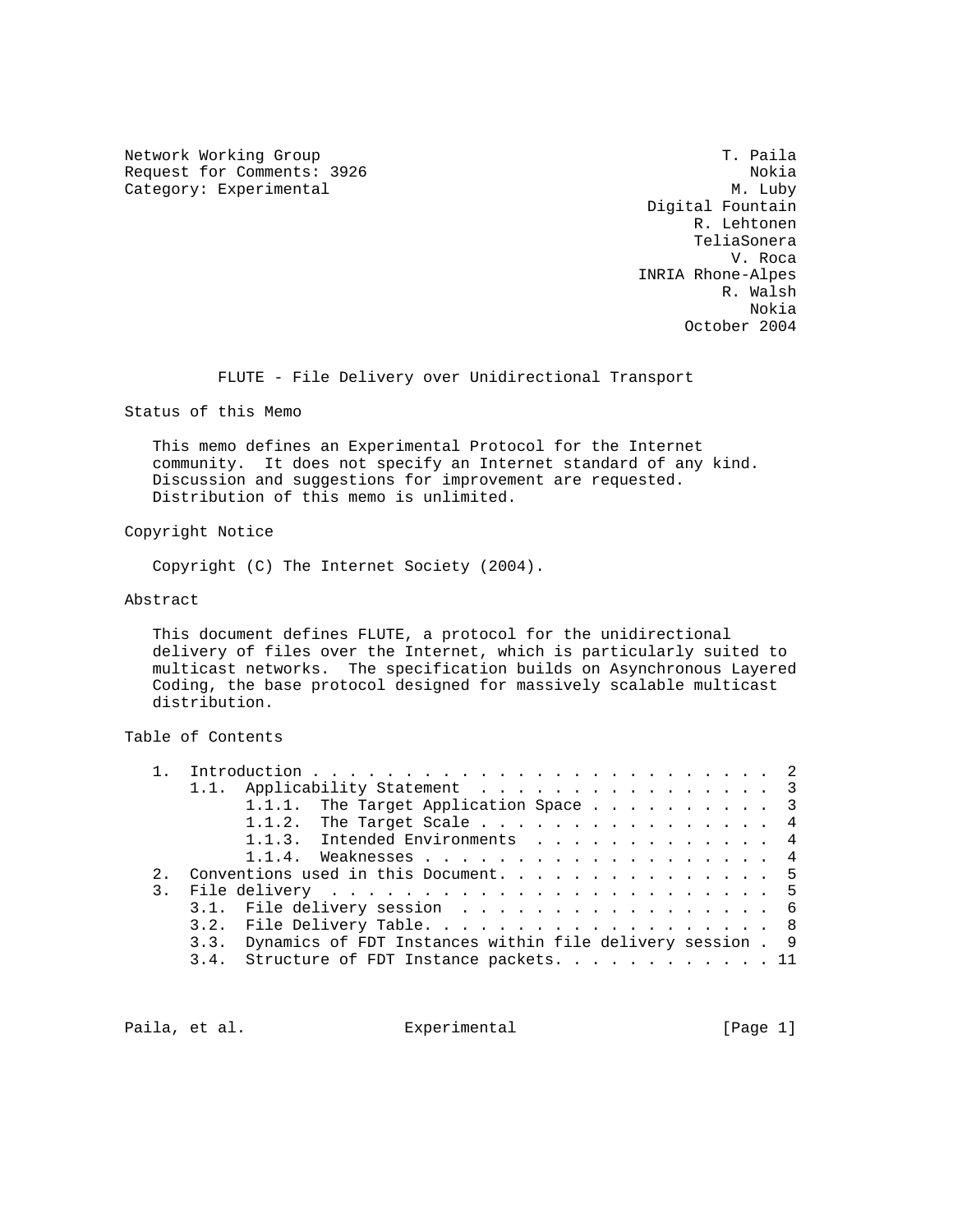|    | 3.4.1. Format of FDT Instance Header 12                      |
|----|--------------------------------------------------------------|
|    | $3.4.2.$ Syntax of FDT Instance 13                           |
|    | 3.4.3. Content Encoding of FDT Instance 16                   |
|    | 3.5. Multiplexing of files within a file delivery session 17 |
| 4. | Channels, congestion control and timing 18                   |
| 5. | Delivering FEC Object Transmission Information 19            |
|    | 5.1. Use of EXT FTI for delivery of FEC Object Transmission  |
|    |                                                              |
|    | $5.1.1.$ General EXT FTI format 20                           |
|    | 5.1.2. FEC Encoding ID specific formats for EXT FTI 21       |
|    | 5.2. Use of FDT for delivery of FEC Object Transmission      |
|    |                                                              |
| б. | Describing file delivery sessions. 25                        |
| 7. | Security Considerations 26                                   |
| 8. |                                                              |
| 9. |                                                              |
|    |                                                              |
|    |                                                              |
| Α. | Receiver operation (informative) 32                          |
| B. | Example of FDT Instance (informative). 33                    |
|    |                                                              |
|    | Full Copyright Statement 35                                  |
|    |                                                              |

### 1. Introduction

 This document defines FLUTE version 1, a protocol for unidirectional delivery of files over the Internet. The specification builds on Asynchronous Layered Coding (ALC), version 1 [2], the base protocol designed for massively scalable multicast distribution. ALC defines transport of arbitrary binary objects. For file delivery applications mere transport of objects is not enough, however. The end systems need to know what the objects actually represent. This document specifies a technique called FLUTE - a mechanism for signaling and mapping the properties of files to concepts of ALC in a way that allows receivers to assign those parameters for received objects. Consequently, throughout this document the term 'file' relates to an 'object' as discussed in ALC. Although this specification frequently makes use of multicast addressing as an example, the techniques are similarly applicable for use with unicast addressing.

 This document defines a specific transport application of ALC, adding the following specifications:

- Definition of a file delivery session built on top of ALC, including transport details and timing constraints.
- In-band signalling of the transport parameters of the ALC session.

Paila, et al.  $\Box$  Experimental  $\Box$  [Page 2]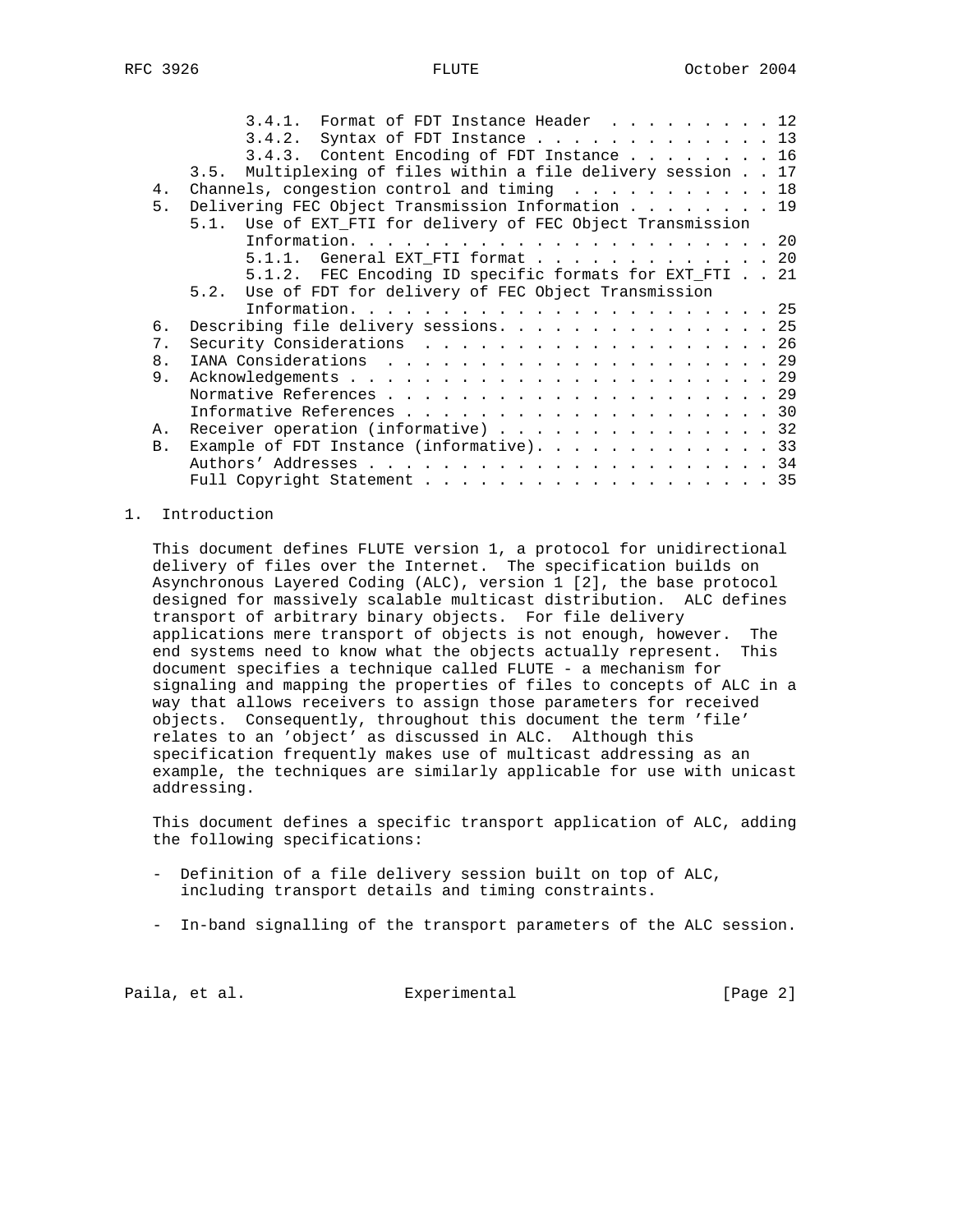- In-band signalling of the properties of delivered files.
- Details associated with the multiplexing of multiple files within a session.

 This specification is structured as follows. Section 3 begins by defining the concept of the file delivery session. Following that it introduces the File Delivery Table that forms the core part of this specification. Further, it discusses multiplexing issues of transport objects within a file delivery session. Section 4 describes the use of congestion control and channels with FLUTE. Section 5 defines how the Forward Error Correction (FEC) Object Transmission Information is to be delivered within a file delivery session. Section 6 defines the required parameters for describing file delivery sessions in a general case. Section 7 outlines security considerations regarding file delivery with FLUTE. Last, there are two informative appendices. The first appendix describes an envisioned receiver operation for the receiver of the file delivery session. The second appendix gives an example of File Delivery Table.

Statement of Intent

 This memo contains part of the definitions necessary to fully specify a Reliable Multicast Transport protocol in accordance with RFC2357. As per RFC2357, the use of any reliable multicast protocol in the Internet requires an adequate congestion control scheme.

 While waiting for such a scheme to be available, or for an existing scheme to be proven adequate, the Reliable Multicast Transport working group (RMT) publishes this Request for Comments in the "Experimental" category.

 It is the intent of RMT to re-submit this specification as an IETF Proposed Standard as soon as the above condition is met.

### 1.1. Applicability Statement

# 1.1.1. The Target Application Space

 FLUTE is applicable to the delivery of large and small files to many hosts, using delivery sessions of several seconds or more. For instance, FLUTE could be used for the delivery of large software updates to many hosts simultaneously. It could also be used for continuous, but segmented, data such as time-lined text for subtitling - potentially leveraging its layering inheritance from ALC and LCT to scale the richness of the session to the congestion status

Paila, et al. Subsection Experimental Fage 31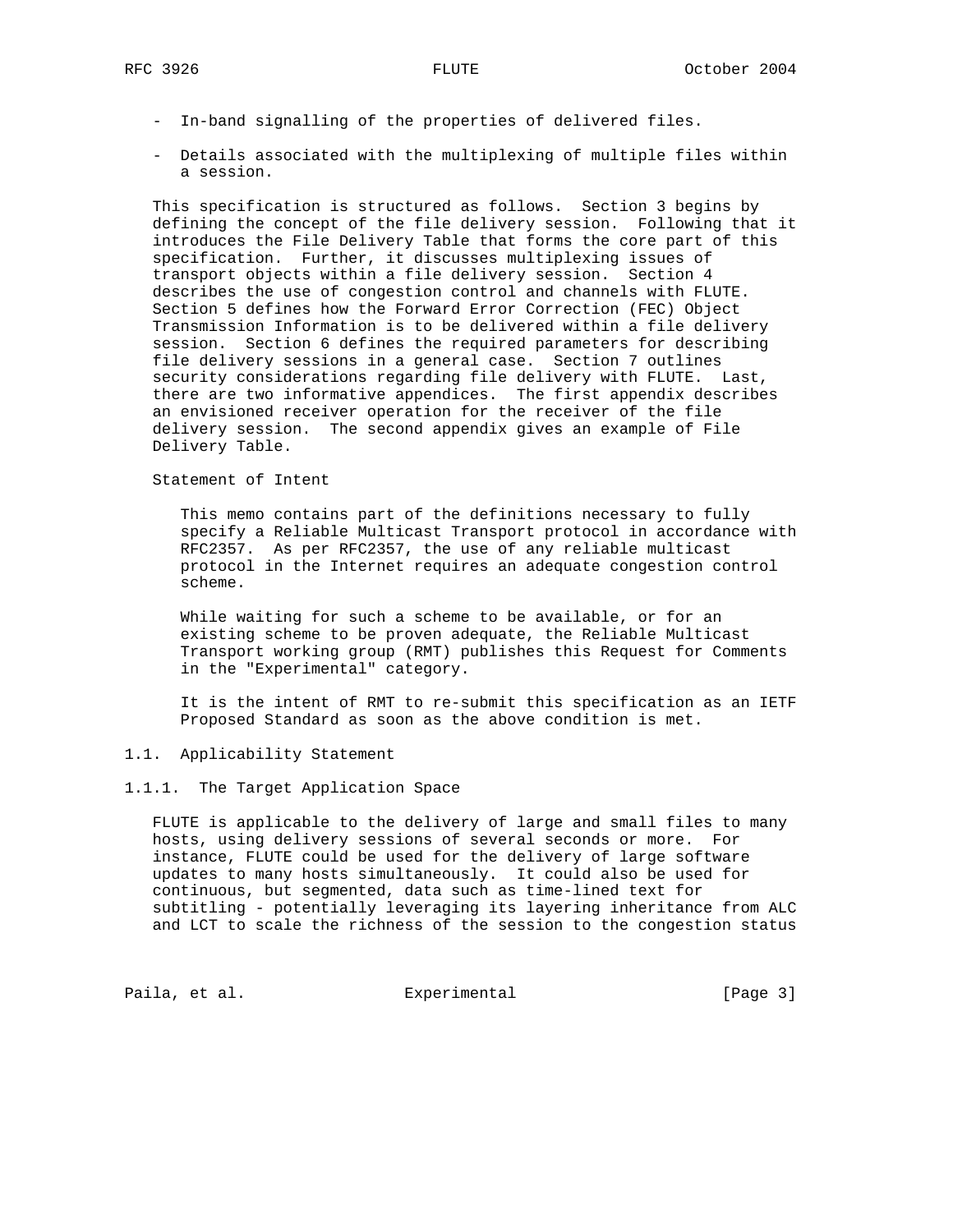of the network. It is also suitable for the basic transport of metadata, for example SDP [12] files which enable user applications to access multimedia sessions.

1.1.2. The Target Scale

 Massive scalability is a primary design goal for FLUTE. IP multicast is inherently massively scalable, but the best effort service that it provides does not provide session management functionality, congestion control or reliability. FLUTE provides all of this using ALC and IP multicast without sacrificing any of the inherent scalability of IP multicast.

## 1.1.3. Intended Environments

 All of the environmental requirements and considerations that apply to the ALC building block [2] and to any additional building blocks that FLUTE uses also apply to FLUTE.

 FLUTE can be used with both multicast and unicast delivery, but it's primary application is for unidirectional multicast file delivery. FLUTE requires connectivity between a sender and receivers but does not require connectivity from receivers to a sender. FLUTE inherently works with all types of networks, including LANs, WANs, Intranets, the Internet, asymmetric networks, wireless networks, and satellite networks.

 FLUTE is compatible with both IPv4 or IPv6 as no part of the packet is IP version specific. FLUTE works with both multicast models: Any-Source Multicast (ASM) [13] and the Source-Specific Multicast (SSM) [15].

 FLUTE is applicable for both Internet use, with a suitable congestion control building block, and provisioned/controlled systems, such as delivery over wireless broadcast radio systems.

# 1.1.4. Weaknesses

 Some networks are not amenable to some congestion control protocols that could be used with FLUTE. In particular, for a satellite or wireless network, there may be no mechanism for receivers to effectively reduce their reception rate since there may be a fixed transmission rate allocated to the session.

Paila, et al. Subsection Experimental Fage 41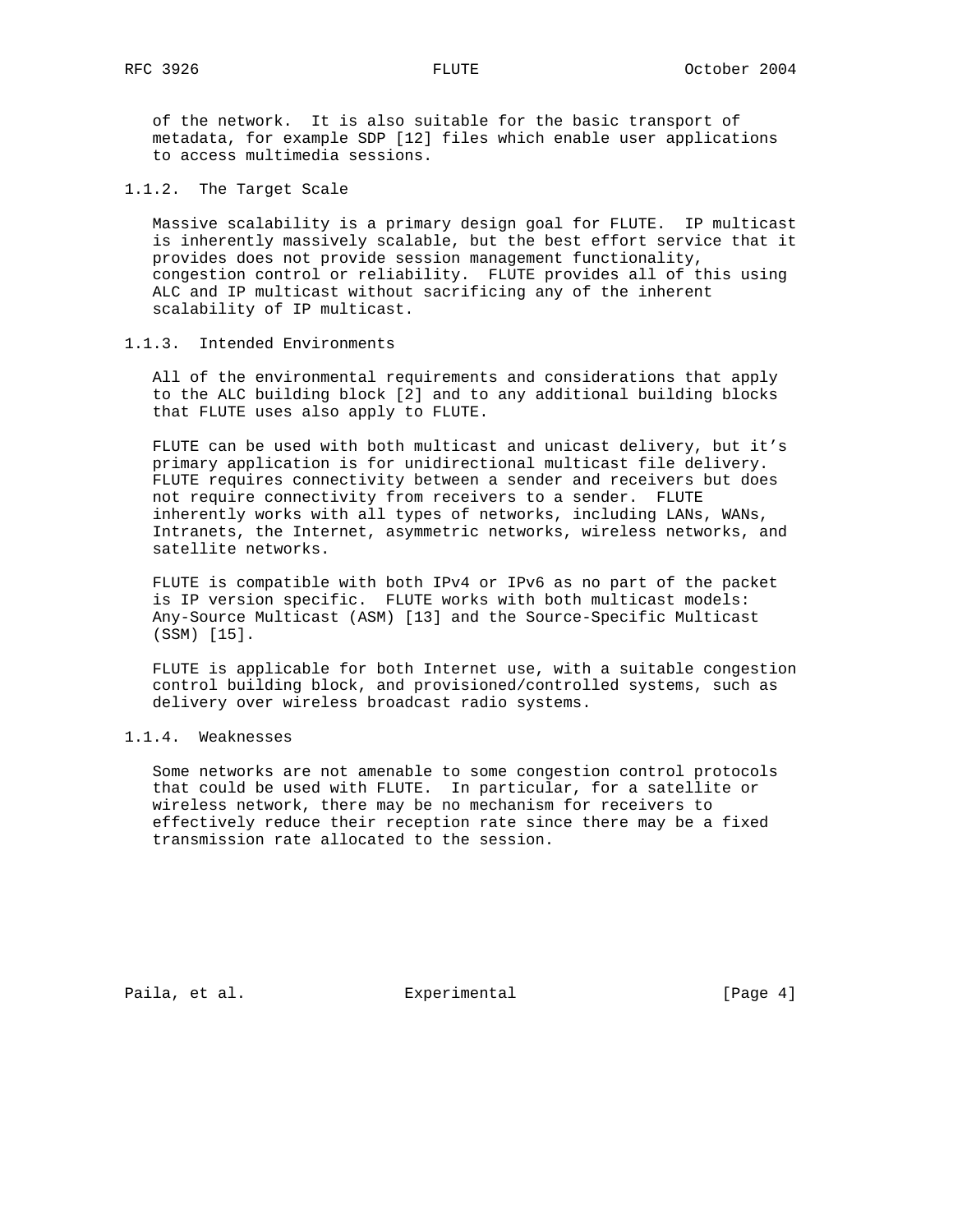FLUTE provides reliability using the FEC building block. This will reduce the error rate as seen by applications. However, FLUTE does not provide a method for senders to verify the reception success of receivers, and the specification of such a method is outside the scope of this document.

## 2. Conventions used in this Document

 The key words "MUST", "MUST NOT", "REQUIRED", "SHALL", "SHALL NOT", "SHOULD", "SHOULD NOT", "RECOMMENDED", "MAY", and "OPTIONAL" in this document are to be interpreted as described in RFC 2119 [1].

 The terms "object" and "transport object" are consistent with the definitions in ALC [2] and LCT [3]. The terms "file" and "source object" are pseudonyms for "object".

3. File delivery

 Asynchronous Layered Coding [2] is a protocol designed for delivery of arbitrary binary objects. It is especially suitable for massively scalable, unidirectional, multicast distribution. ALC provides the basic transport for FLUTE, and thus FLUTE inherits the requirements of ALC.

 This specification is designed for the delivery of files. The core of this specification is to define how the properties of the files are carried in-band together with the delivered files.

 As an example, let us consider a 5200 byte file referred to by "http://www.example.com/docs/file.txt". Using the example, the following properties describe the properties that need to be conveyed by the file delivery protocol.

- \* Identifier of the file, expressed as a URI. This identifier may be globally unique. The identifier may also provide a location for the file. In the above example: "http://www.example.com/docs/ file.txt".
- \* File name (usually, this can be concluded from the URI). In the above example: "file.txt".
- \* File type, expressed as MIME media type (usually, this can also be concluded from the extension of the file name). In the above example: "text/plain". If an explicit value for the MIME type is provided separately from the file extension and does not match the MIME type of the file extension then the explicitly provided value MUST be used as the MIME type.

Paila, et al. Subsection Experimental Fage 5]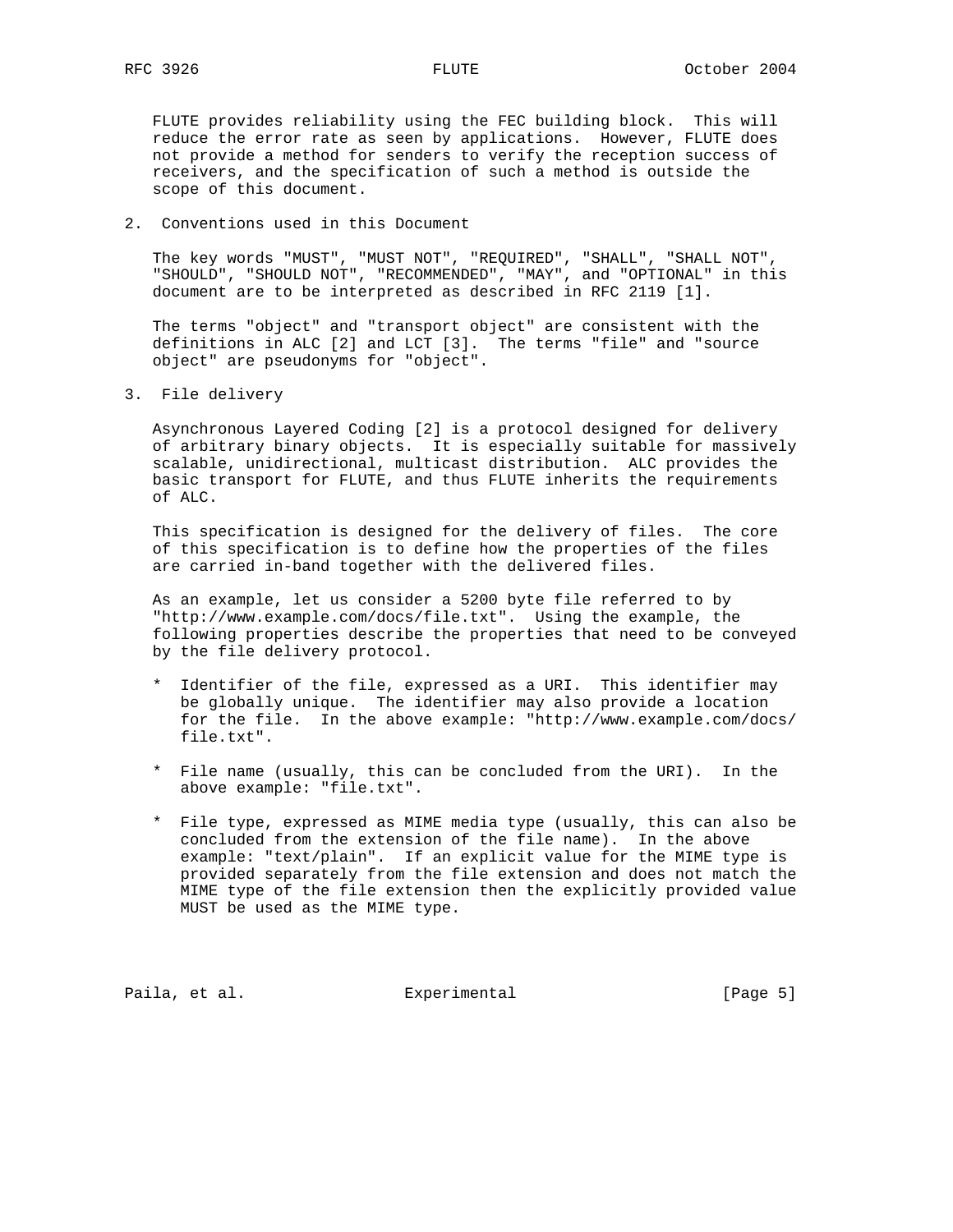- \* File size, expressed in bytes. In the above example: "5200". If the file is content encoded then this is the file size before content encoding.
- \* Content encoding of the file, within transport. In the above example, the file could be encoded using ZLIB [10]. In this case the size of the transport object carrying the file would probably differ from the file size. The transport object size is delivered to receivers as part of the FLUTE protocol.
- \* Security properties of the file such as digital signatures, message digests, etc. For example, one could use S/MIME [18] as the content encoding type for files with this authentication wrapper, and one could use XML-DSIG [19] to digitally sign an FDT Instance.

## 3.1. File delivery session

 ALC is a protocol instantiation of Layered Coding Transport building block (LCT) [3]. Thus ALC inherits the session concept of LCT. In this document we will use the concept ALC/LCT session to collectively denote the interchangeable terms ALC session and LCT session.

 An ALC/LCT session consists of a set of logically grouped ALC/LCT channels associated with a single sender sending packets with ALC/LCT headers for one or more objects. An ALC/LCT channel is defined by the combination of a sender and an address associated with the channel by the sender. A receiver joins a channel to start receiving the data packets sent to the channel by the sender, and a receiver leaves a channel to stop receiving data packets from the channel.

 One of the fields carried in the ALC/LCT header is the Transport Session Identifier (TSI). The TSI is scoped by the source IP address, and the (source IP address, TSI) pair uniquely identifies a session, i.e., the receiver uses this pair carried in each packet to uniquely identify from which session the packet was received. In case multiple objects are carried within a session, the Transport Object Identifier (TOI) field within the ALC/LCT header identifies from which object the data in the packet was generated. Note that each object is associated with a unique TOI within the scope of a session.

 If the sender is not assigned a permanent IP address accessible to receivers, but instead, packets that can be received by receivers containing a temporary IP address for packets sent by the sender, then the TSI is scoped by this temporary IP address of the sender for the duration of the session. As an example, the sender may be behind a Network Address Translation (NAT) device that temporarily assigns

Paila, et al. Subsection Experimental Fage 6]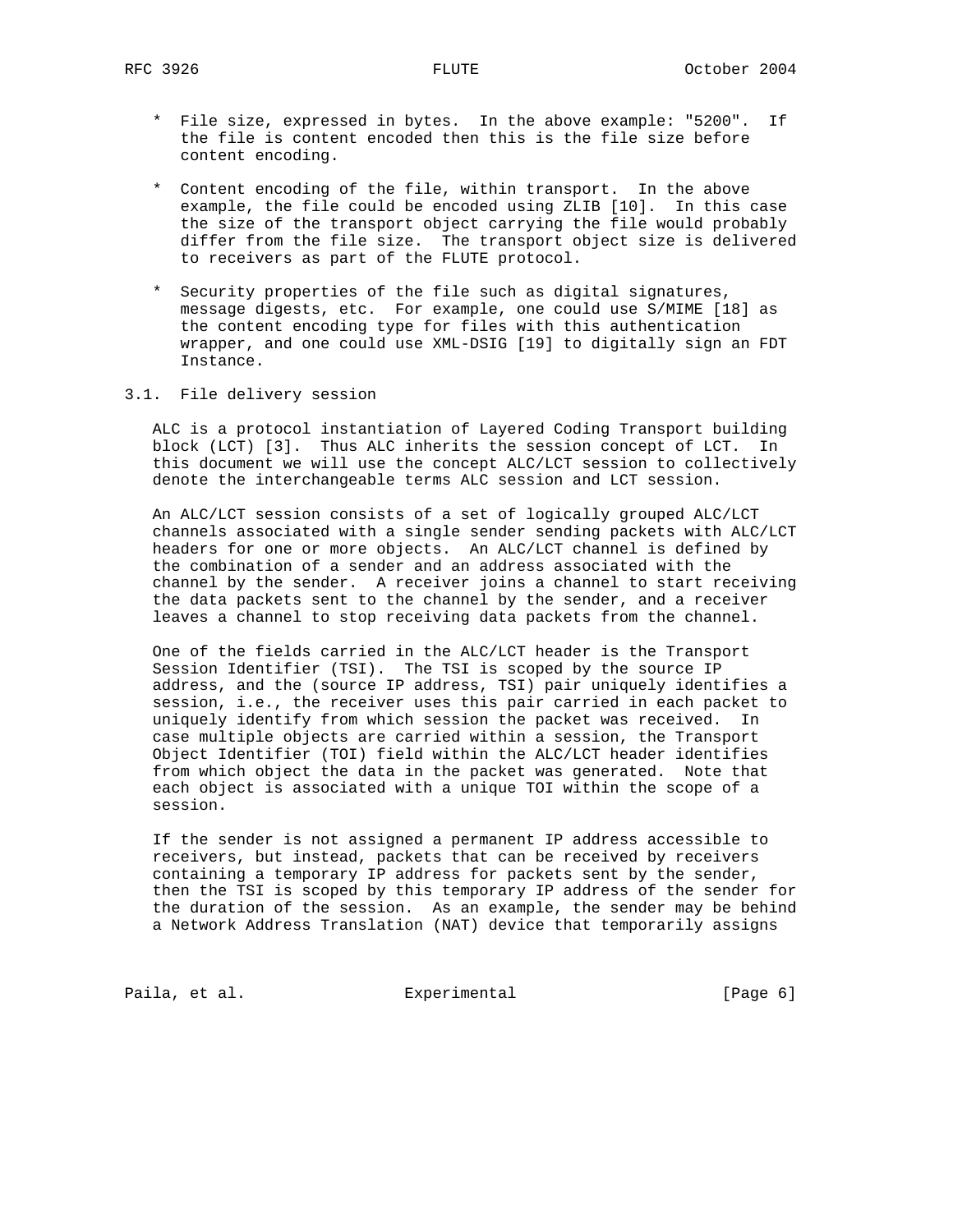an IP address for the sender that is accessible to receivers, and in this case the TSI is scoped by the temporary IP address assigned by the NAT that will appear in packets received by the receiver. As another example, the sender may send its original packets using IPv6, but some portions of the network may not be IPv6 capable and thus there may be an IPv6 to IPv4 translator that changes the IP address of the packets to a different IPv4 address. In this case, receivers in the IPv4 portion of the network will receive packets containing the IPv4 address, and thus the TSI for them is scoped by the IPv4 address. How the IP address of the sender to be used to scope the session by receivers is delivered to receivers, whether it is a permanent IP address or a temporary IP address, is outside the scope of this document.

 When FLUTE is used for file delivery over ALC the following rules apply:

- \* The ALC/LCT session is called file delivery session.
- \* The ALC/LCT concept of 'object' denotes either a 'file' or a 'File Delivery Table Instance' (section 3.2)
- \* The TOI field MUST be included in ALC packets sent within a FLUTE session, with the exception that ALC packets sent in a FLUTE session with the Close Session (A) flag set to 1 (signaling the end of the session) and that contain no payload (carrying no information for any file or FDT) SHALL NOT carry the TOI. See Section 5.1 of RFC 3451 [3] for the LCT definition of the Close Session flag, and see Section 4.2 of RFC 3450 [2] for an example of its use within an ALC packet.
- \* The TOI value '0' is reserved for delivery of File Delivery Table Instances. Each File Delivery Table Instance is uniquely identified by an FDT Instance ID.
- \* Each file in a file delivery session MUST be associated with a TOI (>0) in the scope of that session.
- \* Information carried in the headers and the payload of a packet is scoped by the source IP address and the TSI. Information particular to the object carried in the headers and the payload of a packet is further scoped by the TOI for file objects, and is further scoped by both the TOI and the FDT Instance ID for FDT Instance objects.

Paila, et al. Subsection Experimental Fage 7]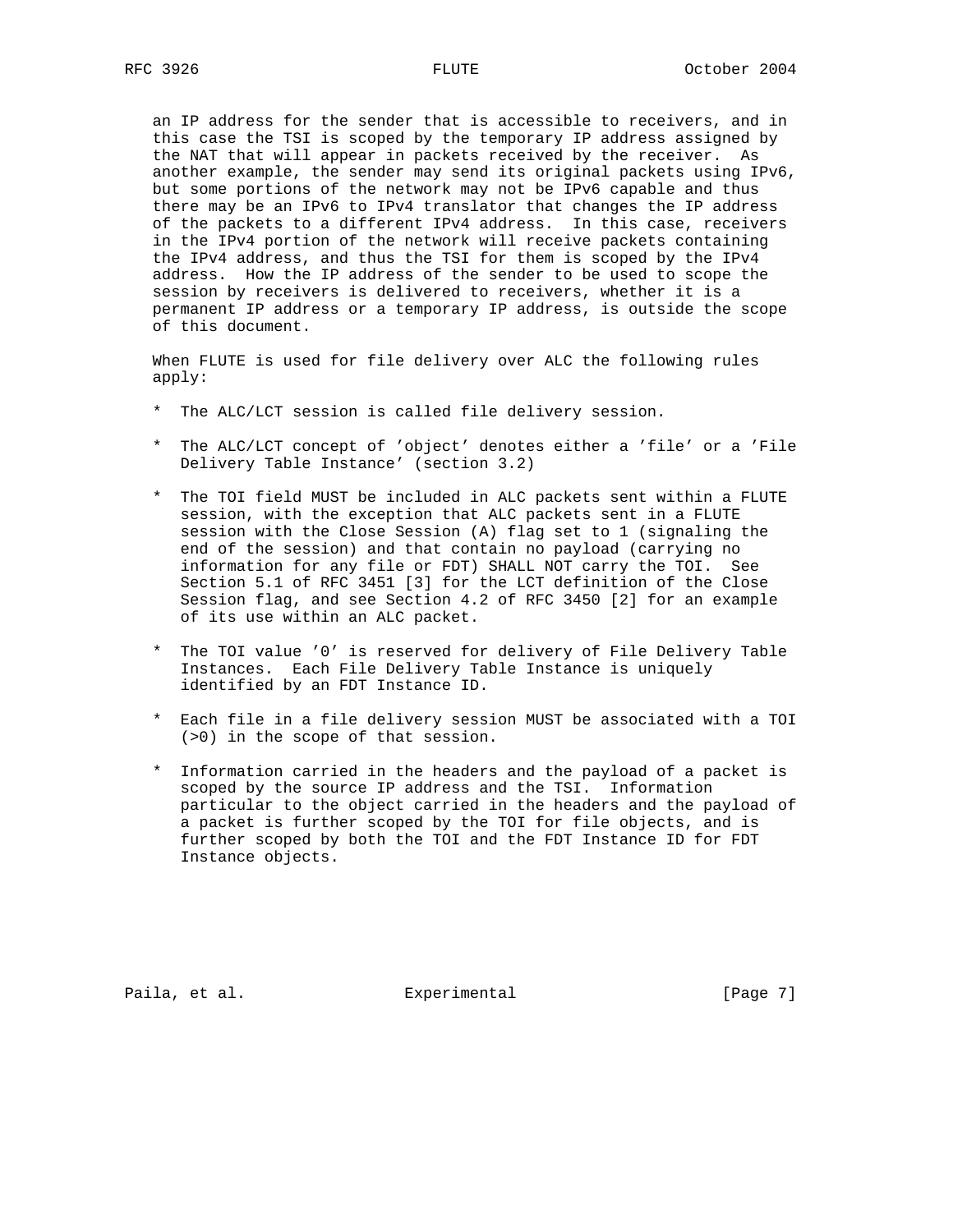#### 3.2. File Delivery Table

 The File Delivery Table (FDT) provides a means to describe various attributes associated with files that are to be delivered within the file delivery session. The following lists are examples of such attributes, and are not intended to be mutually exclusive nor exhaustive.

Attributes related to the delivery of file:

- TOI value that represents the file
- FEC Object Transmission Information (including the FEC Encoding ID and, if relevant, the FEC Instance ID)
- Size of the transport object carrying the file
- Aggregate rate of sending packets to all channels

Attributes related to the file itself:

- Name, Identification and Location of file (specified by the URI)
- MIME media type of file
- Size of file
- Encoding of file
- Message digest of file

 Some of these attributes MUST be included in the file description entry for a file, others are optional, as defined in section 3.4.2.

 Logically, the FDT is a set of file description entries for files to be delivered in the session. Each file description entry MUST include the TOI for the file that it describes and the URI identifying the file. The TOI is included in each ALC/LCT data packet during the delivery of the file, and thus the TOI carried in the file description entry is how the receiver determines which ALC/LCT data packets contain information about which file. Each file description entry may also contain one or more descriptors that map the above-mentioned attributes to the file.

 Each file delivery session MUST have an FDT that is local to the given session. The FDT MUST provide a file description entry mapped to a TOI for each file appearing within the session. An object that is delivered within the ALC session, but not described in the FDT, is

Paila, et al. Subsectimental Experimental (Page 8)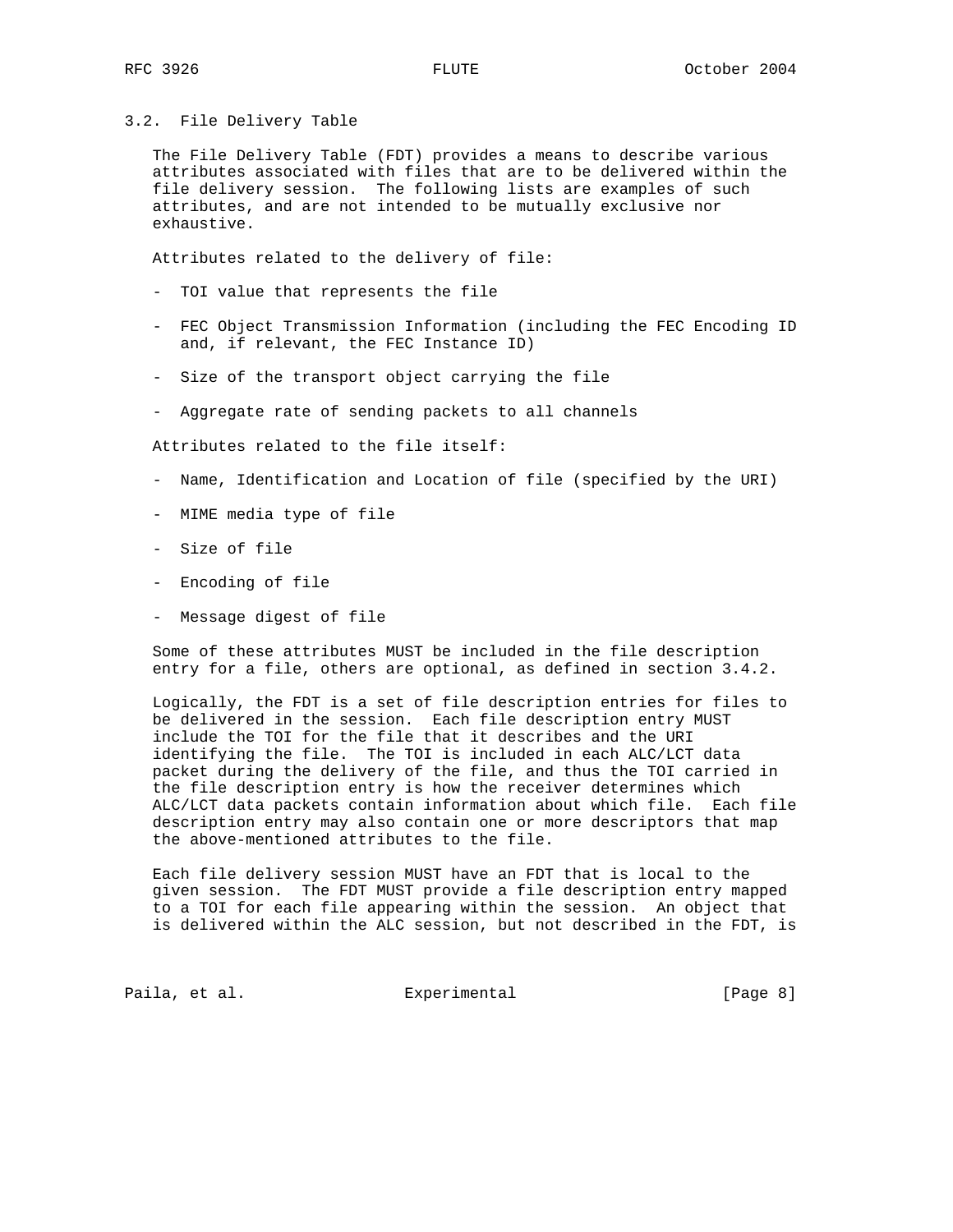not considered a 'file' belonging to the file delivery session. Handling of these unmapped TOIs (TOIs that are not resolved by the FDT) is out of scope of this specification.

 Within the file delivery session the FDT is delivered as FDT Instances. An FDT Instance contains one or more file description entries of the FDT. Any FDT Instance can be equal to, a subset of, a superset of, or complement any other FDT Instance. A certain FDT Instance may be repeated several times during a session, even after subsequent FDT Instances (with higher FDT Instance ID numbers) have been transmitted. Each FDT Instance contains at least a single file description entry and at most the complete FDT of the file delivery session.

 A receiver of the file delivery session keeps an FDT database for received file description entries. The receiver maintains the database, for example, upon reception of FDT Instances. Thus, at any given time the contents of the FDT database represent the receiver's current view of the FDT of the file delivery session. Since each receiver behaves independently of other receivers, it SHOULD NOT be assumed that the contents of the FDT database are the same for all the receivers of a given file delivery session.

 Since FDT database is an abstract concept, the structure and the maintaining of the FDT database are left to individual implementations and are thus out of scope of this specification.

3.3. Dynamics of FDT Instances within file delivery session

 The following rules define the dynamics of the FDT Instances within a file delivery session:

- \* For every file delivered within a file delivery session there MUST be a file description entry included in at least one FDT Instance sent within the session. A file description entry contains at a minimum the mapping between the TOI and the URI.
- \* An FDT Instance MAY appear in any part of the file delivery session and packets for an FDT Instance MAY be interleaved with packets for other files or other FDT Instances within a session.
- \* The TOI value of '0' MUST be reserved for delivery of FDT Instances. The use of other TOI values for FDT Instances is outside the scope of this specification.

Paila, et al. Subsection Experimental Fage 91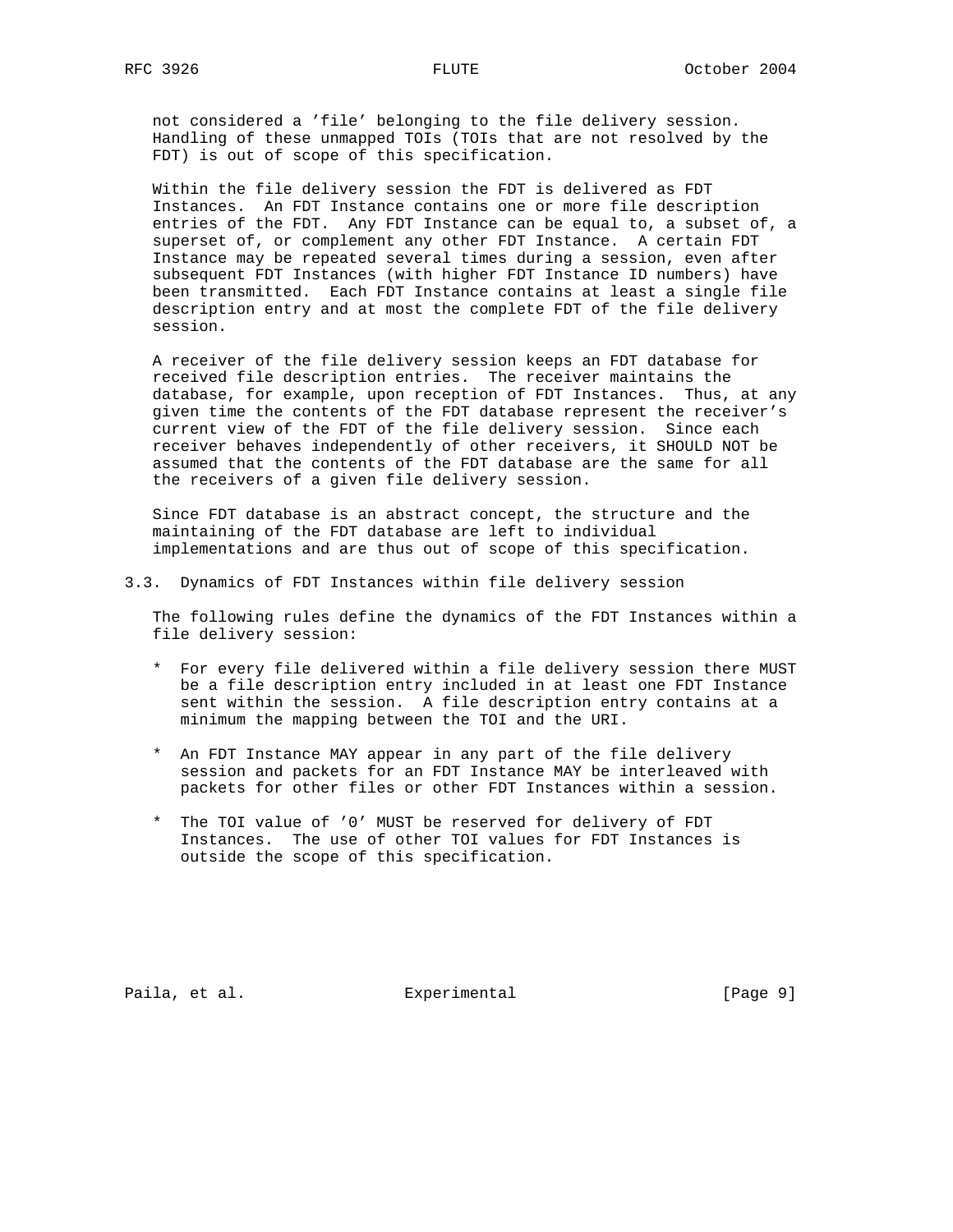- \* FDT Instance is identified by the use of a new fixed length LCT Header Extension EXT\_FDT (defined later in this section). Each FDT Instance is uniquely identified within the file delivery session by its FDT Instance ID. Any ALC/LCT packet carrying FDT Instance (indicated by TOI = 0) MUST include EXT\_FDT.
- \* It is RECOMMENDED that FDT Instance that contains the file description entry for a file is sent prior to the sending of the described file within a file delivery session.
- \* Within a file delivery session, any TOI > 0 MAY be described more than once. An example: previous FDT Instance 0 describes TOI of value '3'. Now, subsequent FDT Instances can either keep TOI '3' unmodified on the table, not include it, or complement the description. However, subsequent FDT Instances MUST NOT change the parameters already described for a specific TOI.
- \* An FDT Instance is valid until its expiration time. The expiration time is expressed within the FDT Instance payload as a 32 bit data field. The value of the data field represents the 32 most significant bits of a 64 bit Network Time Protocol (NTP) [5] time value. These 32 bits provide an unsigned integer representing the time in seconds relative to 0 hours 1 January 1900. Handling of wraparound of the 32 bit time is outside the scope of NTP and FLUTE.
- \* The receiver SHOULD NOT use a received FDT Instance to interpret packets received beyond the expiration time of the FDT Instance.
- \* A sender MUST use an expiry time in the future upon creation of an FDT Instance relative to its Sender Current Time (SCT).
- \* Any FEC Encoding ID MAY be used for the sending of FDT Instances. The default is to use FEC Encoding ID 0 for the sending of FDT Instances. (Note that since FEC Encoding ID 0 is the default for FLUTE, this implies that Source Block Number and Encoding Symbol ID lengths both default to 16 bits each.)

 Generally, a receiver needs to receive an FDT Instance describing a file before it is able to recover the file itself. In this sense FDT Instances are of higher priority than files. Thus, it is RECOMMENDED that FDT Instances describing a file be sent with at least as much reliability within a session (more often or with more FEC protection) as the files they describe. In particular, if FDT Instances are longer than one packet payload in length it is RECOMMENDED that an FEC code that provides protection against loss be used for delivering FDT Instances. How often the description of a file is sent in an FDT

Paila, et al.  $\qquad \qquad$  Experimental  $\qquad \qquad$  [Page 10]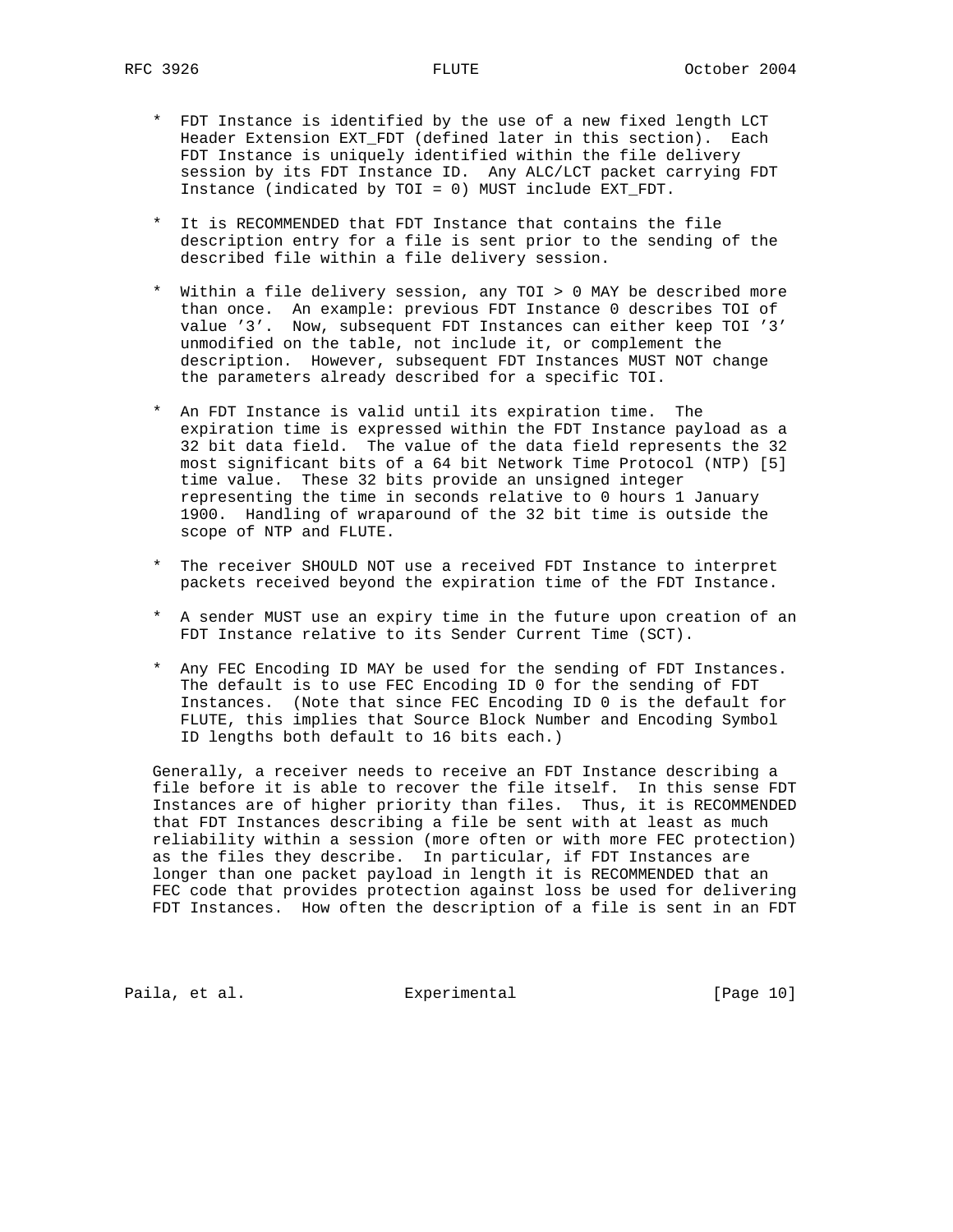Instance or how much FEC protection is provided for each FDT Instance (if the FDT Instance is longer than one packet payload) is dependent on the particular application and outside the scope of this document.

3.4. Structure of FDT Instance packets

 FDT Instances are carried in ALC packets with TOI = 0 and with an additional REQUIRED LCT Header extension called the FDT Instance Header. The FDT Instance Header (EXT\_FDT) contains the FDT Instance ID that uniquely identifies FDT Instances within a file delivery session. The FDT Instance Header is placed in the same way as any other LCT extension header. There MAY be other LCT extension headers in use.

 The LCT extension headers are followed by the FEC Payload ID, and finally the Encoding Symbols for the FDT Instance which contains one or more file description entries. A FDT Instance MAY span several ALC packets - the number of ALC packets is a function of the file attributes associated with the FDT Instance. The FDT Instance Header is carried in each ALC packet carrying the FDT Instance. The FDT Instance Header is identical for all ALC/LCT packets for a particular FDT Instance.

 The overall format of ALC/LCT packets carrying an FDT Instance is depicted in the Figure 1 below. All integer fields are carried in "big-endian" or "network order" format, that is, most significant byte (octet) first. As defined in [2], all ALC/LCT packets are sent using UDP.

Paila, et al. Experimental [Page 11]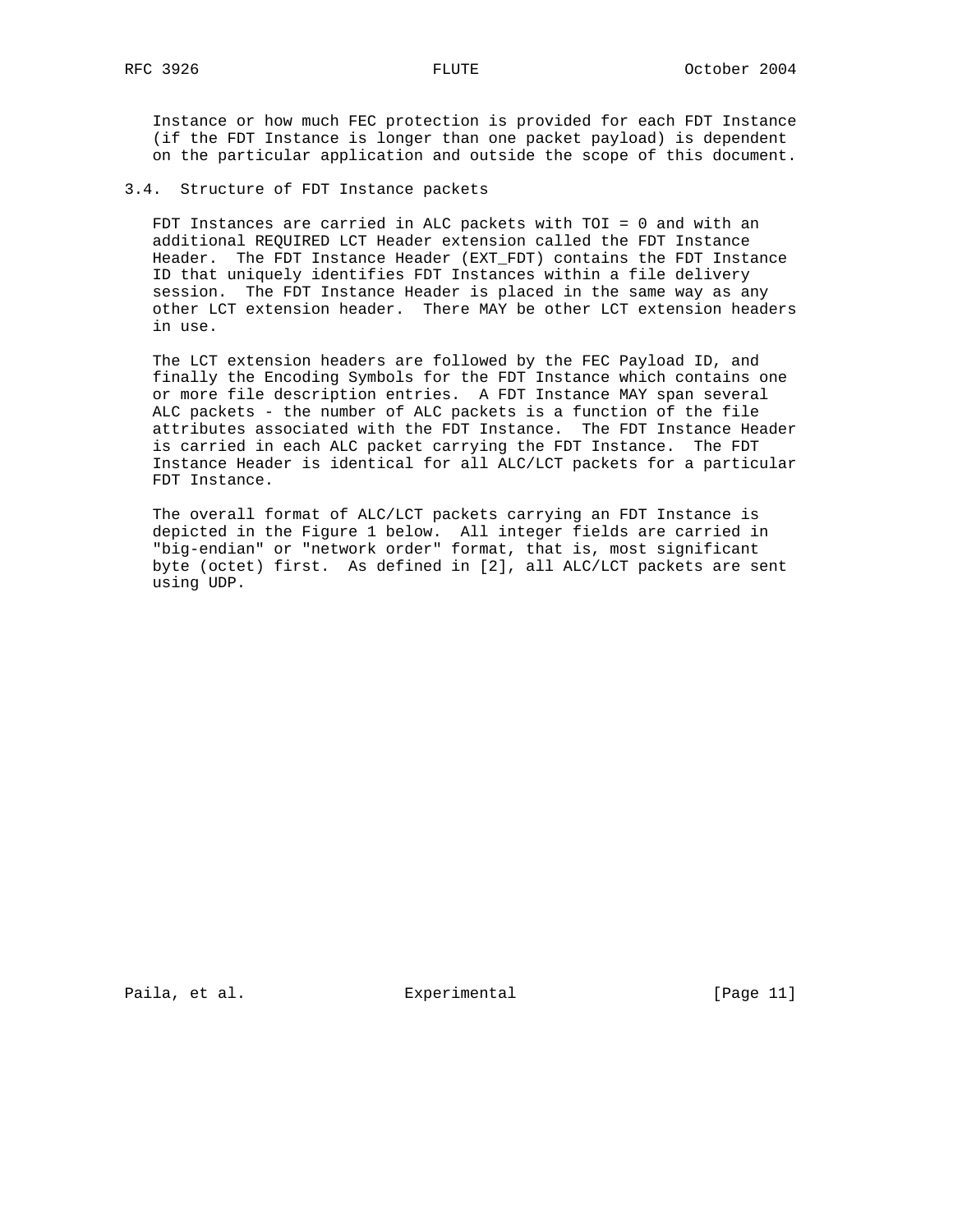+-+-+-+-+-+-+-+-+-+-+-+-+-+-+-+-+-+-+-+-+-+-+-+-+-+-+-+-+-+-+-+-+ UDP header | | +-+-+-+-+-+-+-+-+-+-+-+-+-+-+-+-+-+-+-+-+-+-+-+-+-+-+-+-+-+-+-+-+ Default LCT header (with TOI =  $0$ ) | | +-+-+-+-+-+-+-+-+-+-+-+-+-+-+-+-+-+-+-+-+-+-+-+-+-+-+-+-+-+-+-+-+ LCT header extensions (EXT\_FDT, EXT\_FTI, etc.) | | +-+-+-+-+-+-+-+-+-+-+-+-+-+-+-+-+-+-+-+-+-+-+-+-+-+-+-+-+-+-+-+-+ | FEC Payload ID | | | +-+-+-+-+-+-+-+-+-+-+-+-+-+-+-+-+-+-+-+-+-+-+-+-+-+-+-+-+-+-+-+-+ Encoding Symbol(s) for FDT Instance | ... | ... | ... | ... | ... | ... | ... | ... | ... | ... | ... | ... | ... | ... | ... | ... | ... | ... | . +-+-+-+-+-+-+-+-+-+-+-+-+-+-+-+-+-+-+-+-+-+-+-+-+-+-+-+-+-+-+-+-+

Figure 1 - Overall FDT Packet

3.4.1. Format of FDT Instance Header

 FDT Instance Header (EXT\_FDT) is a new fixed length, ALC PI specific LCT header extension [3]. The Header Extension Type (HET) for the extension is 192. Its format is defined below:

|  | 0 1 2 3 4 5 6 7 8 9 0 1 2 3 4 5 6 7 8 9 0 1 2 3 4 5 6 7 8 9 0 1 |  |  |  |  |  |  |  |  |  |                 |  |  |  |  |  |
|--|-----------------------------------------------------------------|--|--|--|--|--|--|--|--|--|-----------------|--|--|--|--|--|
|  |                                                                 |  |  |  |  |  |  |  |  |  |                 |  |  |  |  |  |
|  | HET = 192   V                                                   |  |  |  |  |  |  |  |  |  | FDT Instance ID |  |  |  |  |  |
|  |                                                                 |  |  |  |  |  |  |  |  |  |                 |  |  |  |  |  |

Version of FLUTE (V), 4 bits:

 This document specifies FLUTE version 1. Hence in any ALC packet that carries FDT Instance and that belongs to the file delivery session as specified in this specification MUST set this field to  $'1'$ .

FDT Instance ID, 20 bits:

 For each file delivery session the numbering of FDT Instances starts from '0' and is incremented by one for each subsequent FDT Instance. After reaching the maximum value  $(2^220-1)$ , the numbering starts again from '0'. When wraparound from 2^20-1 to 0 occurs, 0 is considered higher than 2^20-1. A new FDT Instance reusing a previous FDT Instance ID number, due to wraparound, may not implicitly expire the previous FDT Instance with the same ID. It would be reasonable for

Paila, et al. Experimental [Page 12]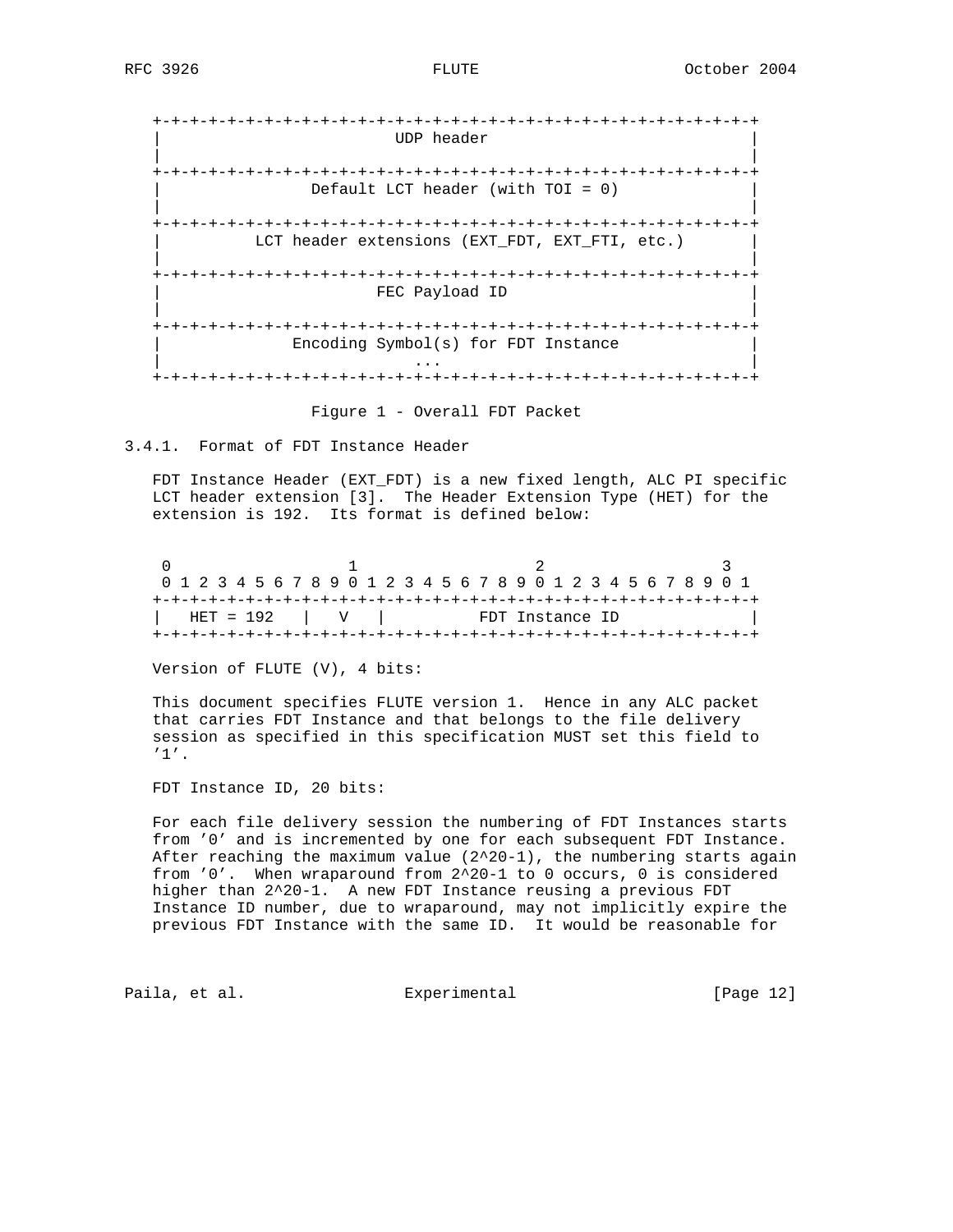FLUTE Senders to only construct and deliver FDT Instances with wraparound IDs after the previous FDT Instance using the same ID has expired. However, mandatory receiver behavior for handling FDT Instance ID wraparound and other special situations (for example, missing FDT Instance IDs resulting in larger increments than one) is outside the scope of this specification and left to individual implementations of FLUTE.

### 3.4.2. Syntax of FDT Instance

 The FDT Instance contains file description entries that provide the mapping functionality described in 3.2 above.

 The FDT Instance is an XML structure that has a single root element "FDT-Instance". The "FDT-Instance" element MUST contain "Expires" attribute, which tells the expiry time of the FDT Instance. In addition, the "FDT-Instance" element MAY contain the "Complete" attribute (boolean), which, when TRUE, signals that no new data will be provided in future FDT Instances within this session (i.e., that either FDT Instances with higher ID numbers will not be used or if they are used, will only provide identical file parameters to those already given in this and previous FDT Instances). For example, this may be used to provide a complete list of files in an entire FLUTE session (a "complete FDT").

 The "FDT-Instance" element MAY contain attributes that give common parameters for all files of an FDT Instance. These attributes MAY also be provided for individual files in the "File" element. Where the same attribute appears in both the "FDT-Instance" and the "File" elements, the value of the attribute provided in the "File" element takes precedence.

 For each file to be declared in the given FDT Instance there is a single file description entry in the FDT Instance. Each entry is represented by element "File" which is a child element of the FDT Instance structure.

 The attributes of "File" element in the XML structure represent the attributes given to the file that is delivered in the file delivery session. The value of the XML attribute name corresponds to MIME field name and the XML attribute value corresponds to the value of the MIME field body. Each "File" element MUST contain at least two attributes "TOI" and "Content-Location". "TOI" MUST be assigned a valid TOI value as described in section 3.3 above. "Content- Location" MUST be assigned a valid URI as defined in [6].

Paila, et al. Experimental [Page 13]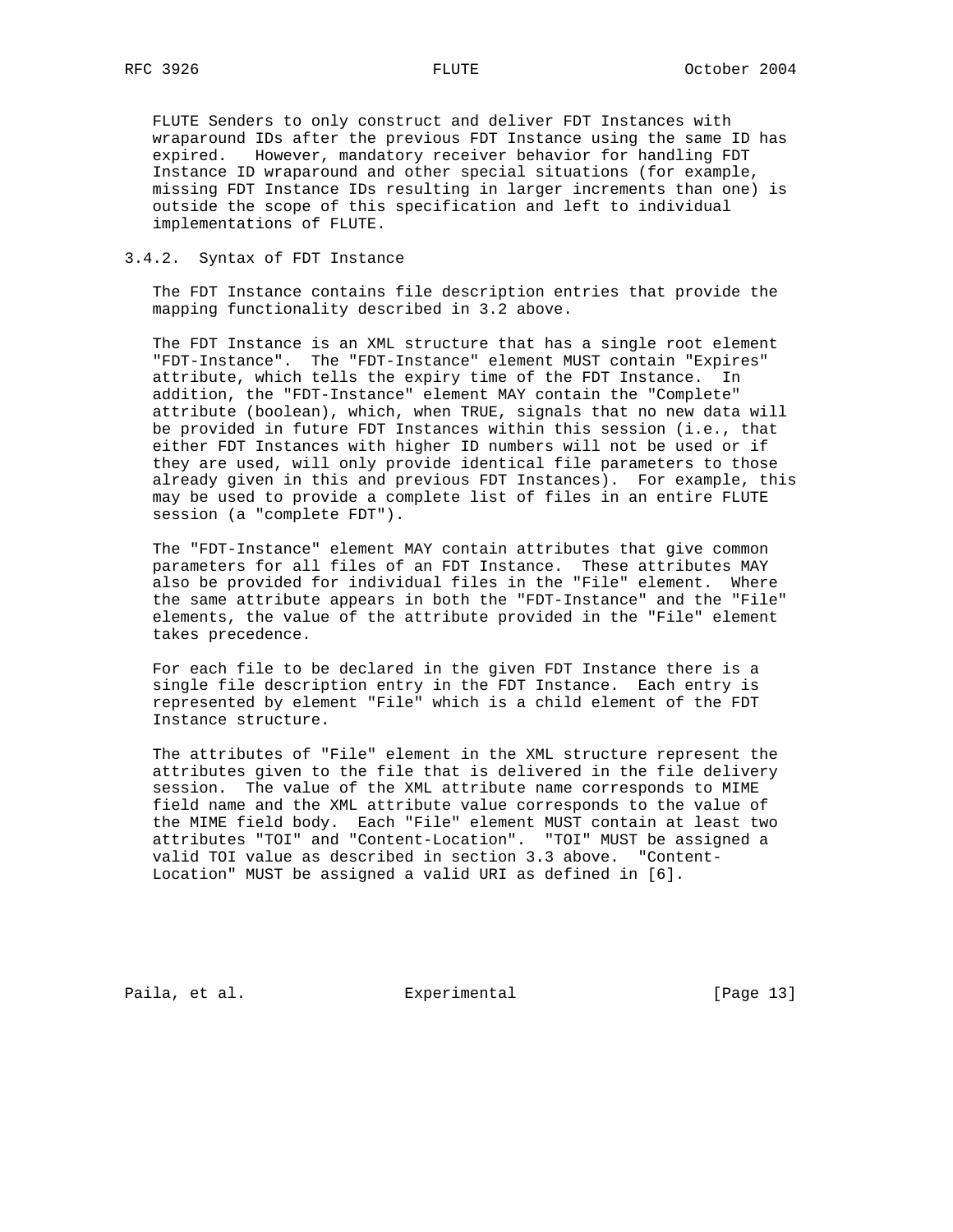In addition to mandatory attributes, the "FDT-Instance" element and the "File" element MAY contain other attributes of which the following are specifically pointed out.

- \* Where the MIME type is described, the attribute "Content-Type" MUST be used for the purpose as defined in [6].
- \* Where the length is described, the attribute "Content-Length" MUST be used for the purpose as defined in [6]. The transfer length is defined to be the length of the object transported in bytes. It is often important to convey the transfer length to receivers, because the source block structure needs to be known for the FEC decoder to be applied to recover source blocks of the file, and the transfer length is often needed to properly determine the source block structure of the file. There generally will be a difference between the length of the original file and the transfer length if content encoding is applied to the file before transport, and thus the "Content-Encoding" attribute is used. If the file is not content encoded before transport (and thus the "Content-Encoding" attribute is not used) then the transfer length is the length of the original file, and in this case the "Content-Length" is also the transfer length. However, if the file is content encoded before transport (and thus the "Content- Encoding" attribute is used), e.g., if compression is applied before transport to reduce the number of bytes that need to be transferred, then the transfer length is generally different than the length of the original file, and in this case the attribute "Transfer-Length" MAY be used to carry the transfer length.
- \* Where the content encoding scheme is described, the attribute "Content-Encoding" MUST be used for the purpose as defined in [6].
- \* Where the MD5 message digest is described, the attribute "Content-MD5" MUST be used for the purpose as defined in [6].
- \* The FEC Object Transmission Information attributes as described in section 5.2.

The following specifies the XML Schema [8][9] for FDT Instance:

 <?xml version="1.0" encoding="UTF-8"?> <xs:schema xmlns:xs="http://www.w3.org/2001/XMLSchema" xmlns:fl="http://www.example.com/flute" elementFormDefault:xs="qualified" targetNamespace:xs="http://www.example.com/flute"> <xs:element name="FDT-Instance"> <xs:complexType> <xs:sequence>

Paila, et al. Subsectimental Experimental [Page 14]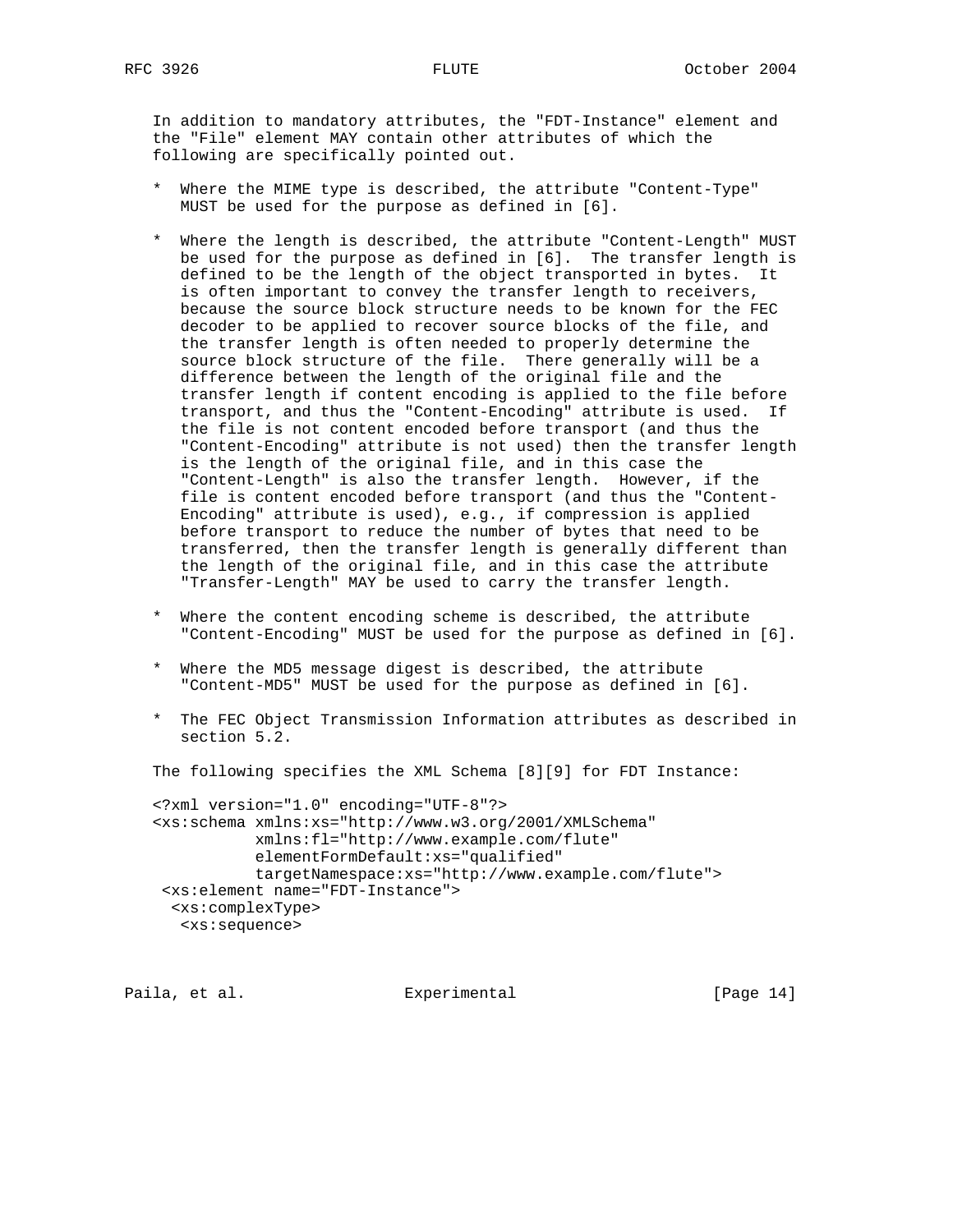<xs:element name="File" maxOccurs="unbounded"> <xs:complexType> <xs:attribute name="Content-Location" type="xs:anyURI" use="required"/> <xs:attribute name="TOI" type="xs:positiveInteger" use="required"/> <xs:attribute name="Content-Length" type="xs:unsignedLong" use="optional"/> <xs:attribute name="Transfer-Length" type="xs:unsignedLong" use="optional"/> <xs:attribute name="Content-Type" type="xs:string" use="optional"/> <xs:attribute name="Content-Encoding" type="xs:string" use="optional"/> <xs:attribute name="Content-MD5" type="xs:base64Binary" use="optional"/> <xs:attribute name="FEC-OTI-FEC-Encoding-ID" type="xs:unsignedLong" use="optional"/> <xs:attribute name="FEC-OTI-FEC-Instance-ID" type="xs:unsignedLong" use="optional"/> <xs:attribute name="FEC-OTI-Maximum-Source-Block-Length" type="xs:unsignedLong" use="optional"/> <xs:attribute name="FEC-OTI-Encoding-Symbol-Length" type="xs:unsignedLong" use="optional"/> <xs:attribute name="FEC-OTI-Max-Number-of-Encoding-Symbols" type="xs:unsignedLong" use="optional"/> <xs:anyAttribute processContents="skip"/> </xs:complexType> </xs:element> </xs:sequence> <xs:attribute name="Expires" type="xs:string" use="required"/> <xs:attribute name="Complete" type="xs:boolean"

Paila, et al. Experimental [Page 15]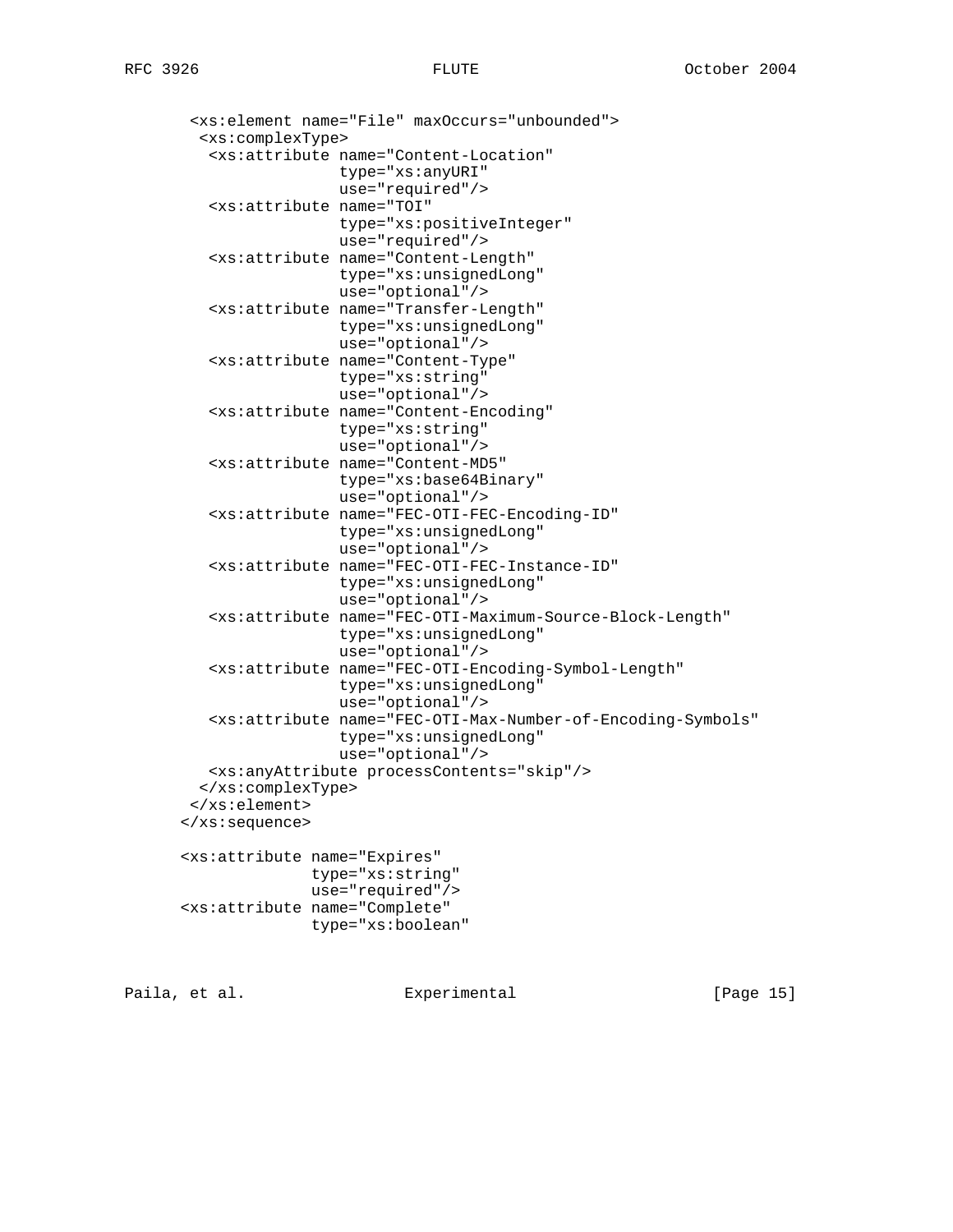```
 use="optional"/>
    <xs:attribute name="Content-Type"
                  type="xs:string"
                  use="optional"/>
    <xs:attribute name="Content-Encoding"
                  type="xs:string"
                  use="optional"/>
    <xs:attribute name="FEC-OTI-FEC-Encoding-ID"
                  type="xs:unsignedLong"
                  use="optional"/>
    <xs:attribute name="FEC-OTI-FEC-Instance-ID"
                  type="xs:unsignedLong"
                  use="optional"/>
    <xs:attribute name="FEC-OTI-Maximum-Source-Block-Length"
                  type="xs:unsignedLong"
                  use="optional"/>
    <xs:attribute name="FEC-OTI-Encoding-Symbol-Length"
                  type="xs:unsignedLong"
                  use="optional"/>
    <xs:attribute name="FEC-OTI-Max-Number-of-Encoding-Symbols"
                  type="xs:unsignedLong"
                  use="optional"/>
   <xs:anyAttribute processContents="skip"/>
   </xs:complexType>
  </xs:element>
 </xs:schema>
```
 Any valid FDT Instance must use the above XML Schema. This way FDT provides extensibility to support private attributes within the file description entries. Those could be, for example, the attributes related to the delivery of the file (timing, packet transmission rate, etc.).

 In case the basic FDT XML Schema is extended in terms of new descriptors, for attributes applying to a single file, those MUST be placed within the attributes of the element "File". For attributes applying to all files described by the current FDT Instance, those MUST be placed within the element "FDT-Instance". It is RECOMMENDED that the new descriptors applied in the FDT are in the format of MIME fields and are either defined in the HTTP/1.1 specification [6] or another well-known specification.

# 3.4.3. Content Encoding of FDT Instance

 The FDT Instance itself MAY be content encoded, for example compressed. This specification defines FDT Instance Content Encoding Header (EXT\_CENC). EXT\_CENC is a new fixed length, ALC PI specific LCT header extension [3]. The Header Extension Type (HET) for the

Paila, et al. Subsectimental Experimental [Page 16]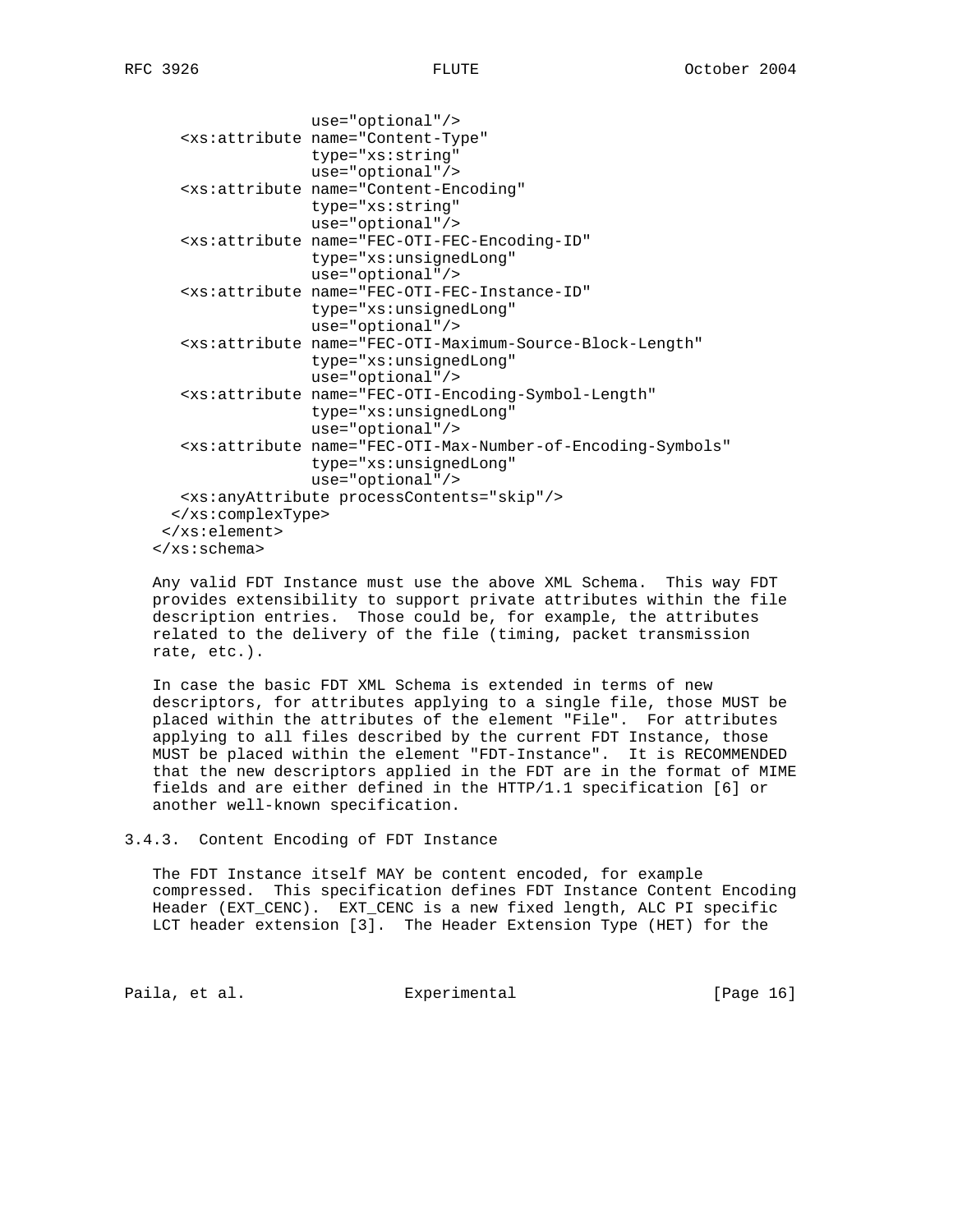extension is 193. If the FDT Instance is content encoded, the EXT\_CENC MUST be used to signal the content encoding type. In that case, EXT\_CENC header extension MUST be used in all ALC packets carrying the same FDT Instance ID. Consequently, when EXT\_CENC header is used, it MUST be used together with a proper FDT Instance Header (EXT\_FDT). Within a file delivery session, FDT Instances that are not content encoded and FDT Instances that are content encoded MAY both appear. If content encoding is not used for a given FDT Instance, the EXT\_CENC MUST NOT be used in any packet carrying the FDT Instance. The format of EXT CENC is defined below:

0  $1$  2 3 0 1 2 3 4 5 6 7 8 9 0 1 2 3 4 5 6 7 8 9 0 1 2 3 4 5 6 7 8 9 0 1 +-+-+-+-+-+-+-+-+-+-+-+-+-+-+-+-+-+-+-+-+-+-+-+-+-+-+-+-+-+-+-+-+ HET = 193 | CENC | Reserved +-+-+-+-+-+-+-+-+-+-+-+-+-+-+-+-+-+-+-+-+-+-+-+-+-+-+-+-+-+-+-+-+

Content Encoding Algorithm (CENC), 8 bits:

 This field signals the content encoding algorithm used in the FDT Instance payload. The definition of this field is outside the scope of this specification. Applicable content encoding algorithms include, for example, ZLIB [10], DEFLATE [16] and GZIP [17].

Reserved, 16 bits:

This field MUST be set to all '0'.

3.5. Multiplexing of files within a file delivery session

 The delivered files are carried as transport objects (identified with TOIs) in the file delivery session. All these objects, including the FDT Instances, MAY be multiplexed in any order and in parallel with each other within a session, i.e., packets for one file MAY be interleaved with packets for other files or other FDT Instances within a session.

 Multiple FDT Instances MAY be delivered in a single session using TOI = 0. In this case, it is RECOMMENDED that the sending of a previous FDT Instance SHOULD end before the sending of the next FDT Instance starts. However, due to unexpected network conditions, packets for the FDT Instances MAY be interleaved. A receiver can determine which FDT Instance a packet contains information about since the FDT Instances are uniquely identified by their FDT Instance ID carried in the EXT\_FDT headers.

Paila, et al. Experimental [Page 17]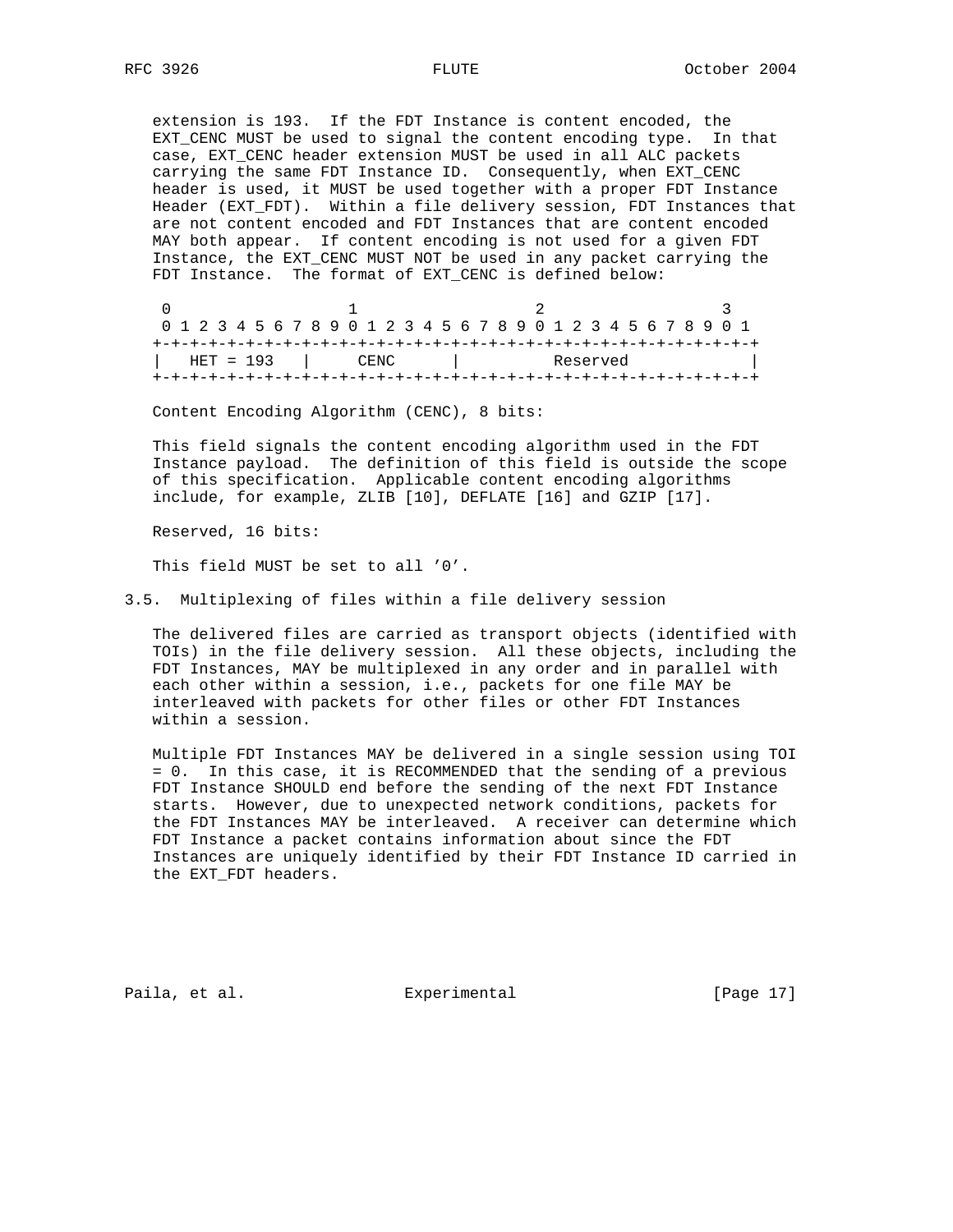4. Channels, congestion control and timing

 ALC/LCT has a concept of channels and congestion control. There are four scenarios FLUTE is envisioned to be applied.

- (a) Use a single channel and a single-rate congestion control protocol.
- (b) Use multiple channels and a multiple-rate congestion control protocol. In this case the FDT Instances MAY be delivered on more than one channel.
- (c) Use a single channel without congestion control supplied by ALC, but only when in a controlled network environment where flow/ congestion control is being provided by other means.
- (d) Use multiple channels without congestion control supplied by ALC, but only when in a controlled network environment where flow/ congestion control is being provided by other means. In this case the FDT Instances MAY be delivered on more than one channel.

 When using just one channel for a file delivery session, as in (a) and (c), the notion of 'prior' and 'after' are intuitively defined for the delivery of objects with respect to their delivery times.

 However, if multiple channels are used, as in (b) and (d), it is not straightforward to state that an object was delivered 'prior' to the other. An object may begin to be delivered on one or more of those channels before the delivery of a second object begins. However, the use of multiple channels/layers may complete the delivery of the second object before the first. This is not a problem when objects are delivered sequentially using a single channel. Thus, if the application of FLUTE has a mandatory or critical requirement that the first transport object must complete 'prior' to the second one, it is RECOMMENDED that only a single channel is used for the file delivery session.

 Furthermore, if multiple channels are used then a receiver joined to the session at a low reception rate will only be joined to the lower layers of the session. Thus, since the reception of FDT Instances is of higher priority than the reception of files (because the reception of files depends on the reception of an FDT Instance describing it), the following is RECOMMENDED:

 1. The layers to which packets for FDT Instances are sent SHOULD NOT be biased towards those layers to which lower rate receivers are not joined. For example, it is ok to put all the packets for an FDT Instance into the lowest layer (if this layer carries enough

Paila, et al. Experimental [Page 18]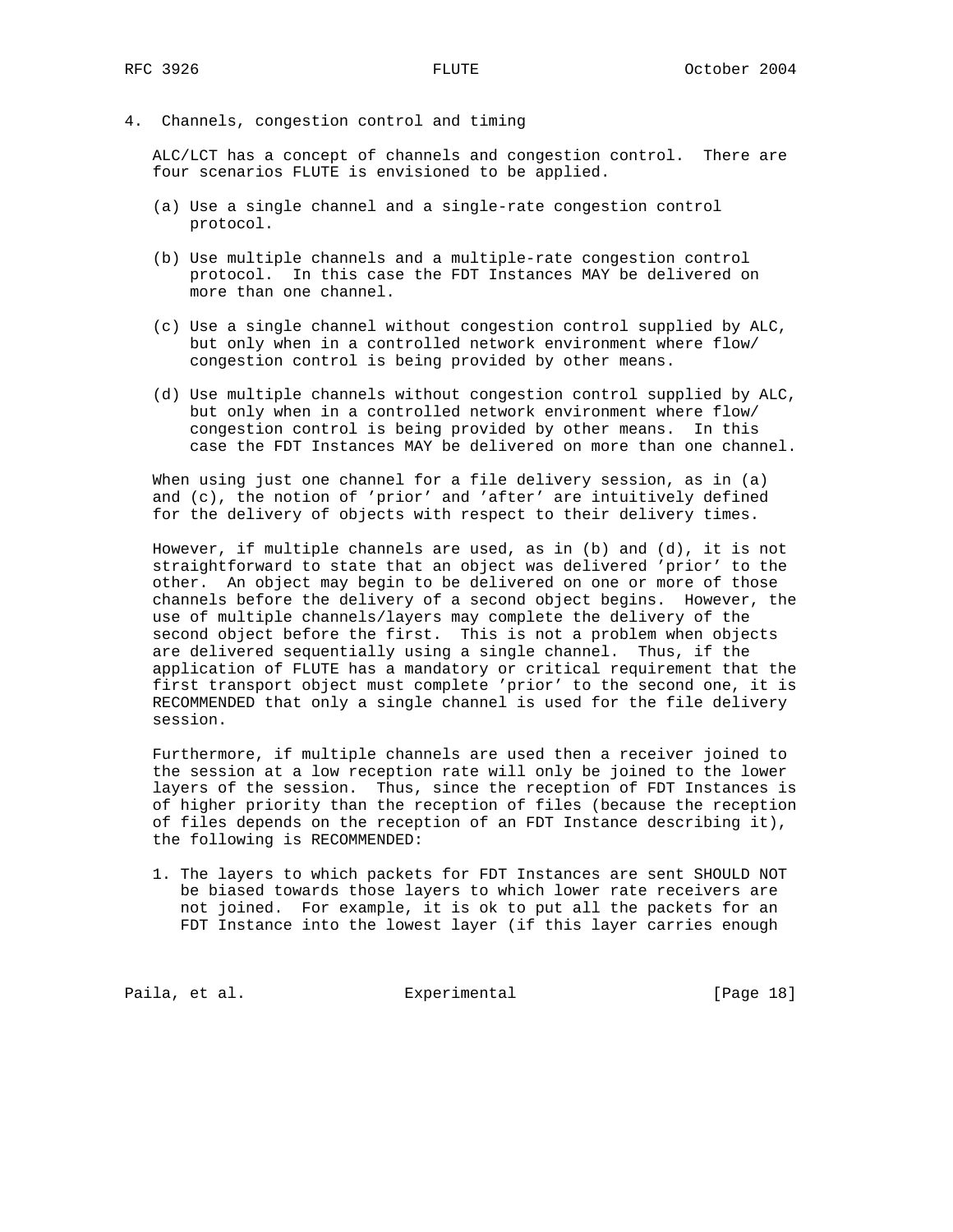packets to deliver the FDT to higher rate receivers in a reasonable amount of time), but it is not ok to put all the packets for an FDT Instance into the higher layers that only high rate receivers will receive.

- 2. If FDT Instances are generally longer than one Encoding Symbol in length and some packets for FDT Instances are sent to layers that lower rate receivers do not receive, an FEC Encoding other than FEC Encoding ID 0 SHOULD be used to deliver FDT Instances. This is because in this case, even when there is no packet loss in the network, a lower rate receiver will not receive all packets sent for an FDT Instance.
- 5. Delivering FEC Object Transmission Information

 FLUTE inherits the use of FEC building block [4] from ALC. When using FLUTE for file delivery over ALC the FEC Object Transmission Information MUST be delivered in-band within the file delivery session. In this section, two methods are specified for FLUTE for this purpose: the use of ALC specific LCT extension header EXT\_FTI [2] and the use of FDT.

 The receiver of file delivery session MUST support delivery of FEC Object Transmission Information using the EXT\_FTI for the FDT Instances carried using TOI value 0. For the TOI values other than 0 the receiver MUST support both methods: the use of EXT\_FTI and the use of FDT.

 The FEC Object Transmission Information that needs to be delivered to receivers MUST be exactly the same whether it is delivered using EXT\_FTI or using FDT (or both). Section 5.1 describes the required FEC Object Transmission Information that MUST be delivered to receivers for various FEC Encoding IDs. In addition, it describes the delivery using EXT\_FTI. Section 5.2 describes the delivery using FDT.

 The FEC Object Transmission Information regarding a given TOI may be available from several sources. In this case, it is RECOMMENDED that the receiver of the file delivery session prioritizes the sources in the following way (in the order of decreasing priority).

- 1. FEC Object Transmission Information that is available in EXT\_FTI.
- 2. FEC Object Transmission Information that is available in the FDT.

Paila, et al. Subsection Experimental Fage 191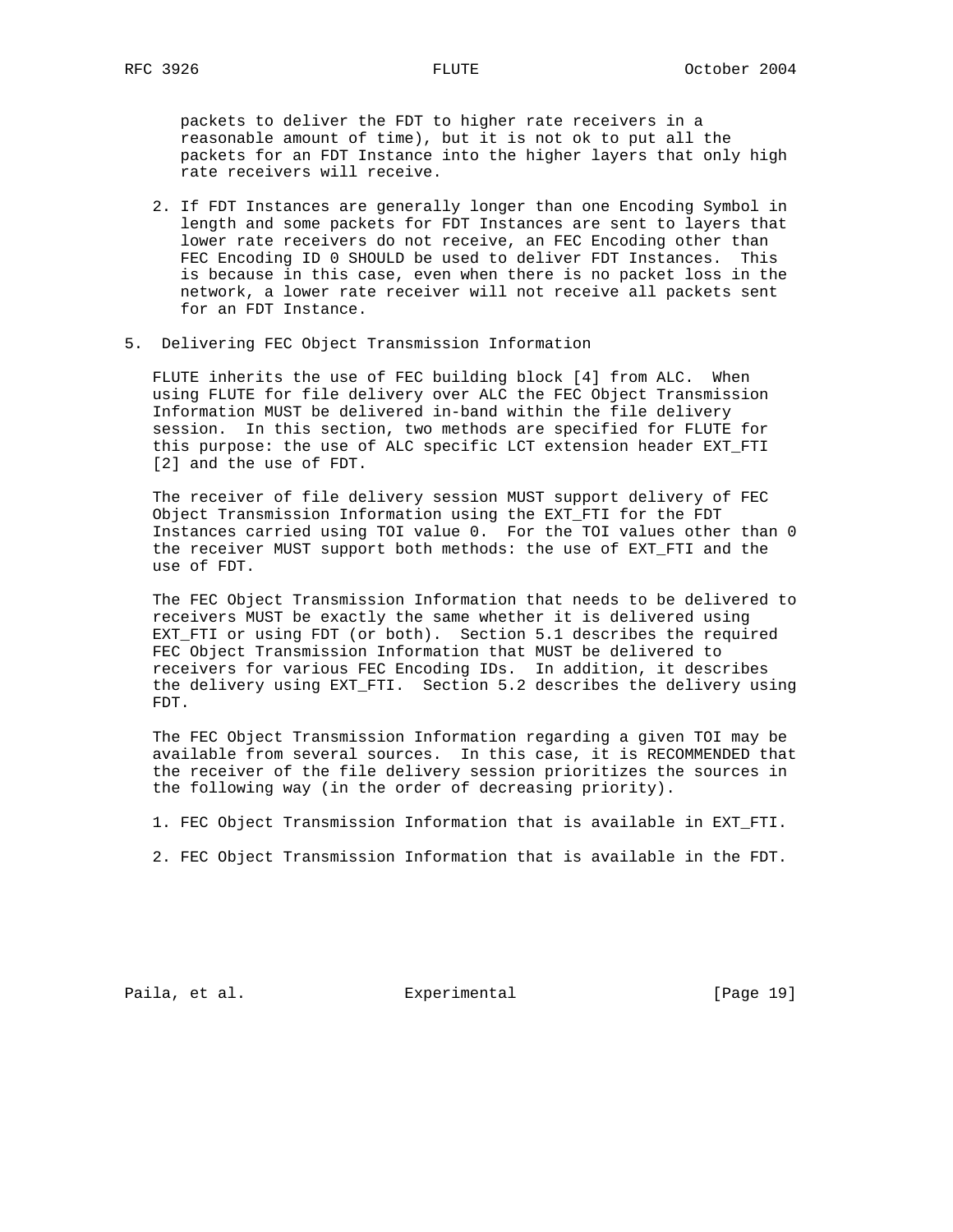5.1. Use of EXT\_FTI for delivery of FEC Object Transmission Information

 As specified in [2], the EXT\_FTI header extension is intended to carry the FEC Object Transmission Information for an object in-band. It is left up to individual implementations to decide how frequently and in which ALC packets the EXT\_FTI header extension is included. In environments with higher packet loss rate, the EXT\_FTI might need to be included more frequently in ALC packets than in environments with low error probability. The EXT\_FTI MUST be included in at least one sent ALC packet for each FDT Instance.

 The ALC specification does not define the format or the processing of the EXT\_FTI header extension. The following sections specify EXT\_FTI when used in FLUTE.

 In FLUTE, the FEC Encoding ID (8 bits) is carried in the Codepoint field of the ALC/LCT header.

5.1.1. General EXT\_FTI format

 The general EXT\_FTI format specifies the structure and those attributes of FEC Object Transmission Information that are applicable to any FEC Encoding ID.

|                 |     | 0 1 2 3 4 5 6 7 8 9 0 1 2 3 4 5 6 7 8 9 0 1 2 3 4 5 6 7 8 9 0 1 |  |
|-----------------|-----|-----------------------------------------------------------------|--|
|                 |     |                                                                 |  |
| $HET = 64$      | HEL |                                                                 |  |
|                 |     |                                                                 |  |
|                 |     | Transfer Length                                                 |  |
|                 |     |                                                                 |  |
| FEC Instance ID |     | FEC Enc. ID Specific Format                                     |  |
|                 |     |                                                                 |  |

Header Extension Type (HET), 8 bits:

64 as defined in [2].

Header Extension Length (HEL), 8 bits:

Paila, et al. Subsection Experimental Fage 201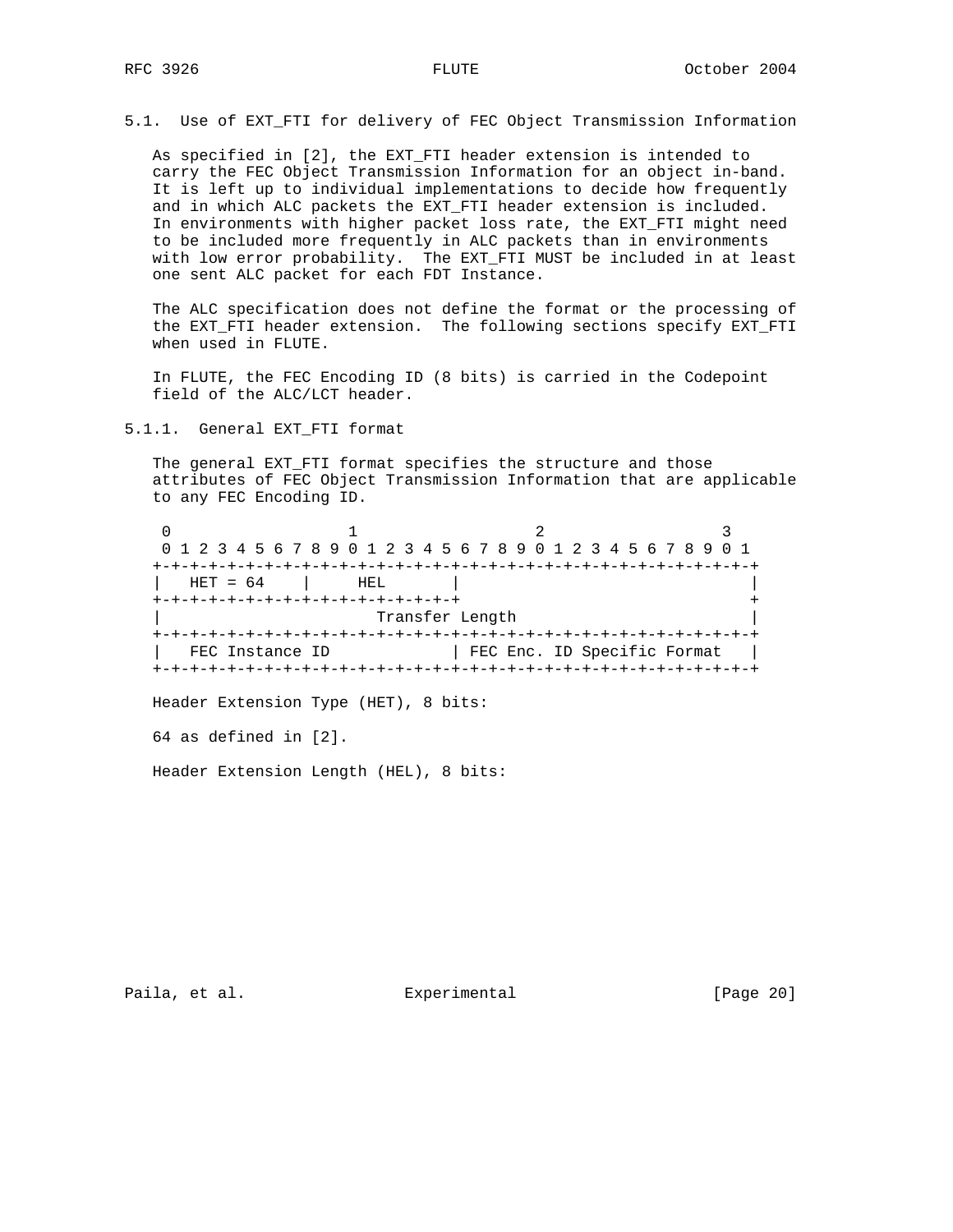The length of the whole Header Extension field, expressed in multiples of 32-bit words. This length includes the FEC Encoding ID specific format part.

Transfer Length, 48 bits:

 The length of the transport object that carries the file in bytes. (This is the same as the file length if the file is not content encoded.)

FEC Instance ID, optional, 16 bits:

 This field is used for FEC Instance ID. It is only present if the value of FEC Encoding ID is in the range of 128-255. When the value of FEC Encoding ID is in the range of 0-127, this field is set to 0.

FEC Encoding ID Specific Format:

 Different FEC encoding schemes will need different sets of encoding parameters. Thus, the structure and length of this field depends on FEC Encoding ID. The next sections specify structure of this field for FEC Encoding ID numbers 0, 128, 129, and 130.

5.1.2. FEC Encoding ID specific formats for EXT\_FTI

5.1.2.1. FEC Encoding IDs 0, 128, and 130

 FEC Encoding ID 0 is 'Compact No-Code FEC' (Fully-Specified) [7]. FEC Encoding ID 128 is 'Small Block, Large Block and Expandable FEC' (Under-Specified) [4]. FEC Encoding ID 130 is 'Compact FEC' (Under- Specified) [7]. For these FEC Encoding IDs, the FEC Encoding ID specific format of EXT\_FTI is defined as follows.

0  $1$  2 3 0 1 2 3 4 5 6 7 8 9 0 1 2 3 4 5 6 7 8 9 0 1 2 3 4 5 6 7 8 9 0 1 +-+-+-+-+-+-+-+-+-+-+-+-+-+-+-+-+ General EXT\_FTI format  $|$  Encoding Symbol Length  $|$  +-+-+-+-+-+-+-+-+-+-+-+-+-+-+-+-+-+-+-+-+-+-+-+-+-+-+-+-+-+-+-+-+ Maximum Source Block Length +-+-+-+-+-+-+-+-+-+-+-+-+-+-+-+-+-+-+-+-+-+-+-+-+-+-+-+-+-+-+-+-+

Encoding Symbol Length, 16 bits:

Length of Encoding Symbol in bytes.

 All Encoding Symbols of a transport object MUST be equal to this length, with the optional exception of the last source symbol of the last source block (so that redundant padding is not mandatory in this

Paila, et al. Experimental [Page 21]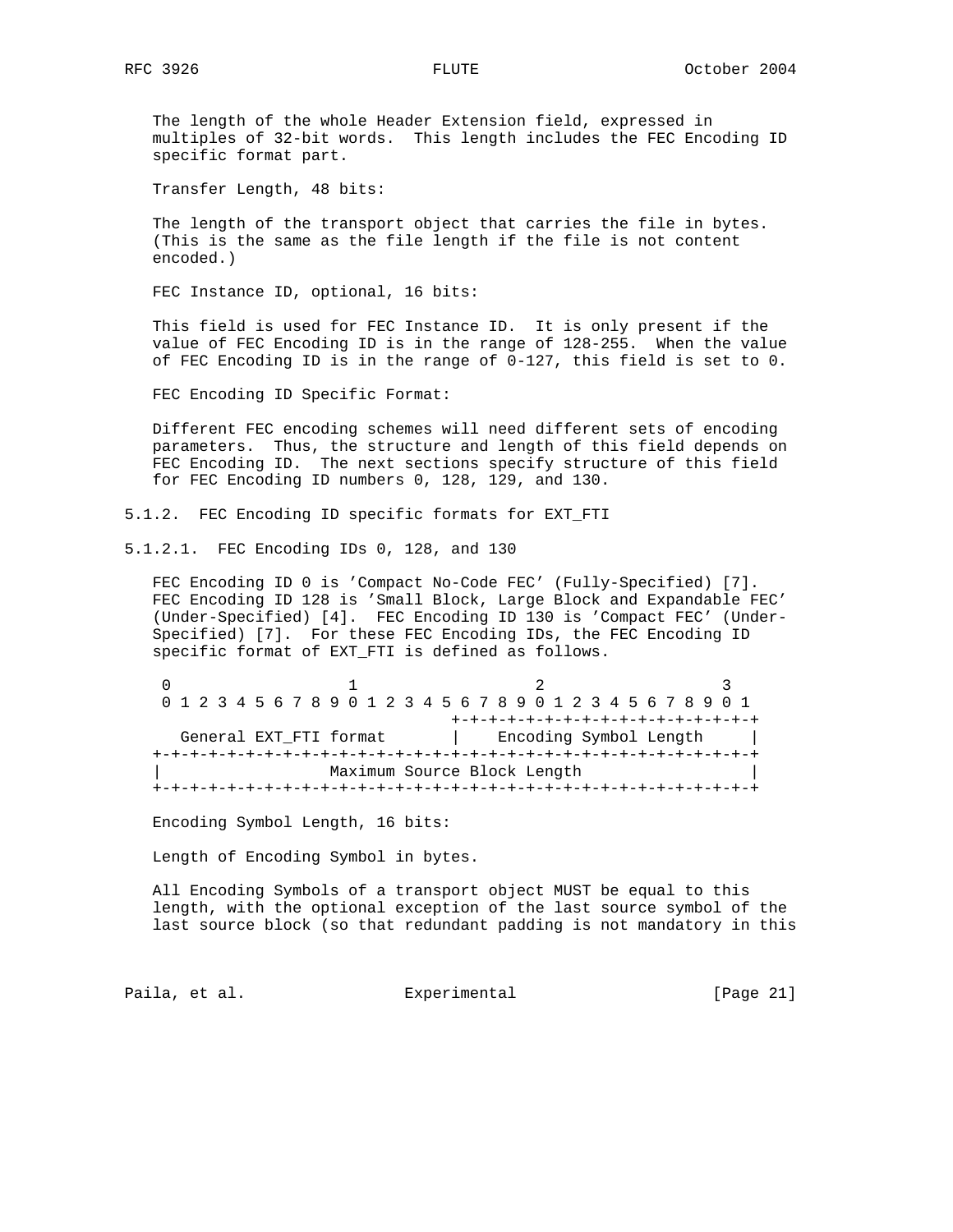last symbol). This last source symbol MUST be logically padded out with zeroes when another Encoding Symbol is computed based on this source symbol to ensure the same interpretation of this Encoding Symbol value by the sender and receiver. However, this padding does not actually need to be sent with the data of the last source symbol.

Maximum Source Block Length, 32 bits:

The maximum number of source symbols per source block.

 This EXT\_FTI specification requires that an algorithm is known to both sender and receivers for determining the size of all source blocks of the transport object that carries the file identified by the TOI (or within the FDT Instance identified by the TOI and the FDT Instance ID). The algorithm SHOULD be the same for all files using the same FEC Encoding ID within a session.

 Section 5.1.2.3 describes an algorithm that is RECOMMENDED for this use.

 For the FEC Encoding IDs 0, 128 and 130, this algorithm is the only well known way the receiver can determine the length of each source block. Thus, the algorithm does two things: (a) it tells the receiver the length of each particular source block as it is receiving packets for that source block - this is essential to all of these FEC schemes; and, (b) it provides the source block structure immediately to the receiver so that the receiver can determine where to save recovered source blocks at the beginning of the reception of data packets for the file - this is an optimization which is essential for some implementations.

5.1.2.2. FEC Encoding ID 129

 Small Block Systematic FEC (Under-Specified). The FEC Encoding ID specific format of EXT\_FTI is defined as follows.

0  $1$  2 3 0 1 2 3 4 5 6 7 8 9 0 1 2 3 4 5 6 7 8 9 0 1 2 3 4 5 6 7 8 9 0 1 +-+-+-+-+-+-+-+-+-+-+-+-+-+-+-+-+ General EXT\_FTI format | Encoding Symbol Length +-+-+-+-+-+-+-+-+-+-+-+-+-+-+-+-+-+-+-+-+-+-+-+-+-+-+-+-+-+-+-+-+ | Maximum Source Block Length | Max. Num. of Encoding Symbols | +-+-+-+-+-+-+-+-+-+-+-+-+-+-+-+-+-+-+-+-+-+-+-+-+-+-+-+-+-+-+-+-+

Encoding Symbol Length, 16 bits:

Length of Encoding Symbol in bytes.

Paila, et al. Subsection Experimental Fage 22]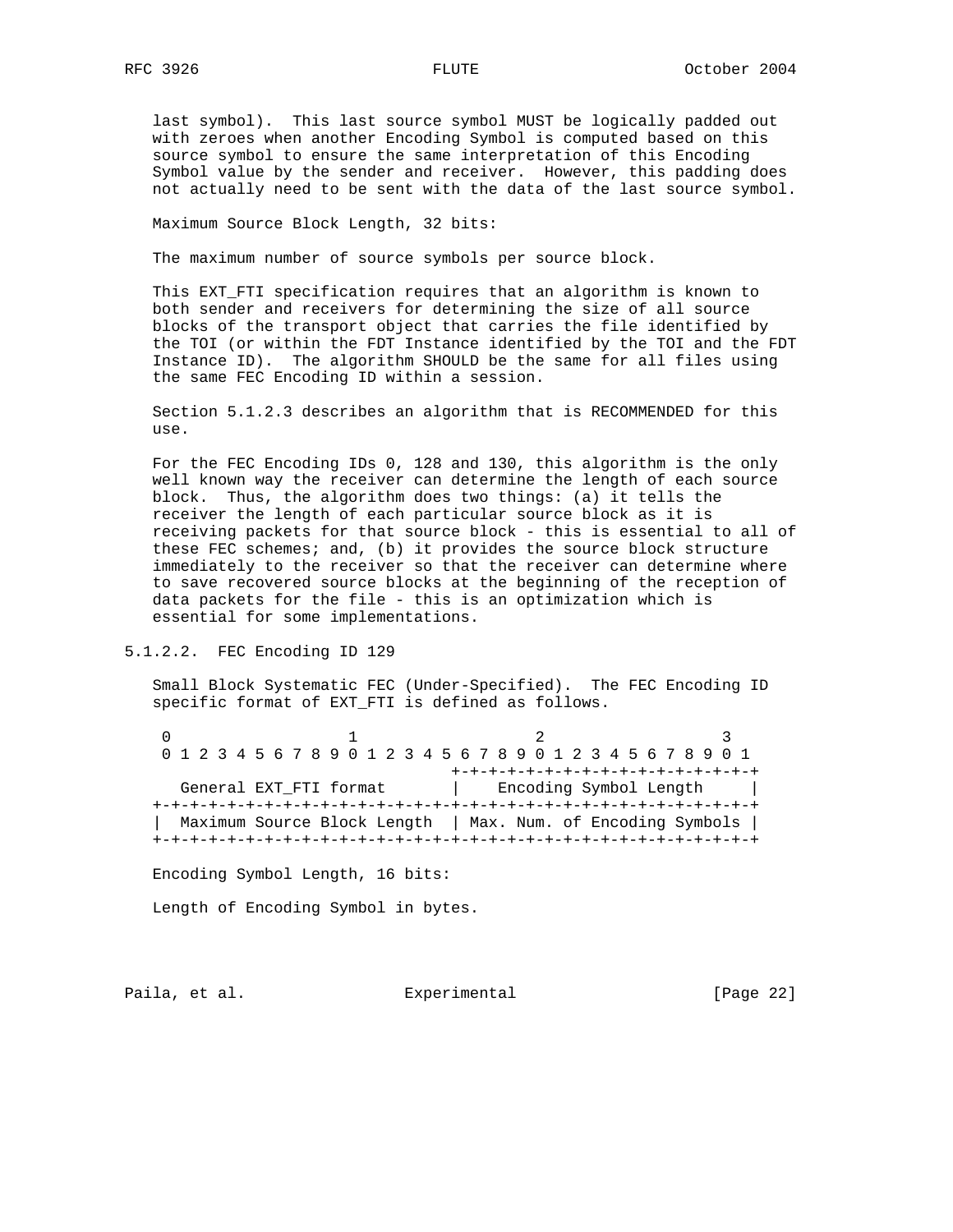All Encoding Symbols of a transport object MUST be equal to this length, with the optional exception of the last source symbol of the last source block (so that redundant padding is not mandatory in this last symbol). This last source symbol MUST be logically padded out with zeroes when another Encoding Symbol is computed based on this source symbol to ensure the same interpretation of this Encoding Symbol value by the sender and receiver. However, this padding need not be actually sent with the data of the last source symbol.

Maximum Source Block Length, 16 bits:

The maximum number of source symbols per source block.

Maximum Number of Encoding Symbols, 16 bits:

 Maximum number of Encoding Symbols that can be generated for a source block.

 This EXT\_FTI specification requires that an algorithm is known to both sender and receivers for determining the size of all source blocks of the transport object that carries the file identified by the TOI (or within the FDT Instance identified by the TOI and the FDT Instance ID). The algorithm SHOULD be the same for all files using the same FEC Encoding ID within a session.

 Section 5.1.2.3 describes an algorithm that is RECOMMENDED for this use. For FEC Encoding ID 129 the FEC Payload ID in each data packet already contains the source block length for the source block corresponding to the Encoding Symbol carried in the data packet. Thus, the algorithm for computing source blocks for FEC Encoding ID 129 could be to just use the source block lengths carried in data packets within the FEC Payload ID. However, the algorithm described in Section 5.1.2.3 is useful for the receiver to compute the source block structure at the beginning of the reception of data packets for the file. If the algorithm described in Section 5.1.2.3 is used then it MUST be the case that the source block lengths that appear in data packets agree with the source block lengths calculated by the algorithm.

5.1.2.3. Algorithm for Computing Source Block Structure

 This algorithm computes a source block structure so that all source blocks are as close to being equal length as possible. A first number of source blocks are of the same larger length, and the remaining second number of source blocks are sent of the same smaller length. The total number of source blocks (N), the first number of

Paila, et al. Subsection Experimental Fage 23]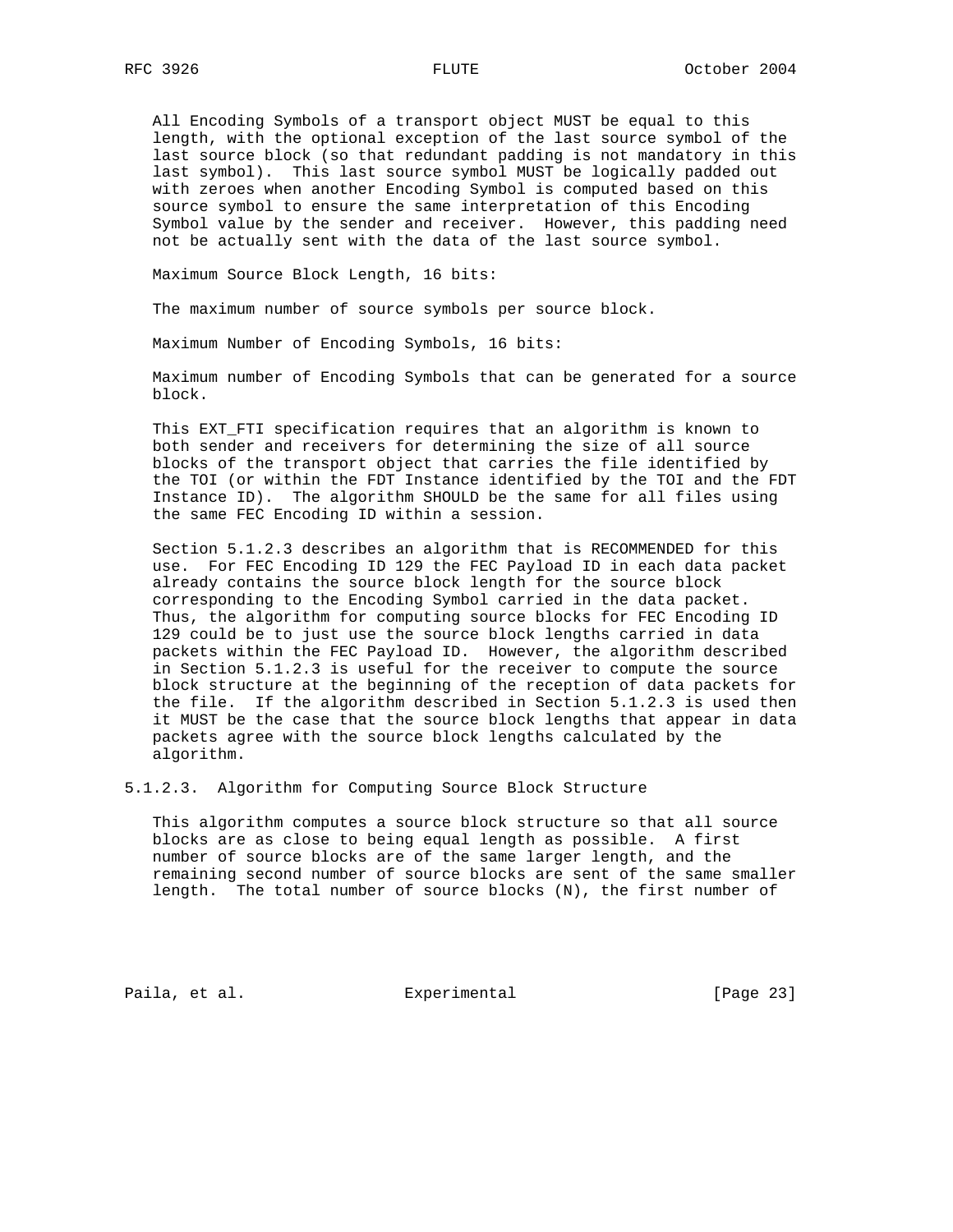source blocks (I), the second number of source blocks (N-I), the larger length (A\_large) and the smaller length (A\_small) are calculated thus, Input: B -- Maximum Source Block Length, i.e., the maximum number of source symbols per source block L -- Transfer Length in bytes E -- Encoding Symbol Length in bytes Output: N -- The number of source blocks into which the transport object is partitioned. The number and lengths of source symbols in each of the N source blocks. Algorithm: (a) The number of source symbols in the transport object is computed as  $T = L/E$  rounded up to the nearest integer. (b) The transport object is partitioned into N source blocks, where  $N = T/B$  rounded up to the nearest integer (c) The average length of a source block,  $A = T/N$  (this may be non-integer) (d) A\_large = A rounded up to the nearest integer (it will always be the case that the value of A\_large is at most B) (e) A\_small = A rounded down to the nearest integer (if A is an integer A\_small = A\_large, and otherwise  $A$ \_small =  $A$ \_large - 1) (f) The fractional part of A, A\_fraction = A - A\_small (g)  $I = A_f$  raction \* N (I is an integer between 0 and N-1) (h) Each of the first I source blocks consists of A\_large source symbols, each source symbol is E bytes in length. Each of the remaining N-I source blocks consist of A\_small source symbols, each source symbol is E bytes in length except that the last source symbol of the last source block is  $L-((L-1)/E)$  rounded

 Note, this algorithm does not imply implementation by floating point arithmetic and integer arithmetic may be used to avoid potential floating point rounding errors.

down to the nearest integer)\*E bytes in length.

Paila, et al. Subsectimental Experimental [Page 24]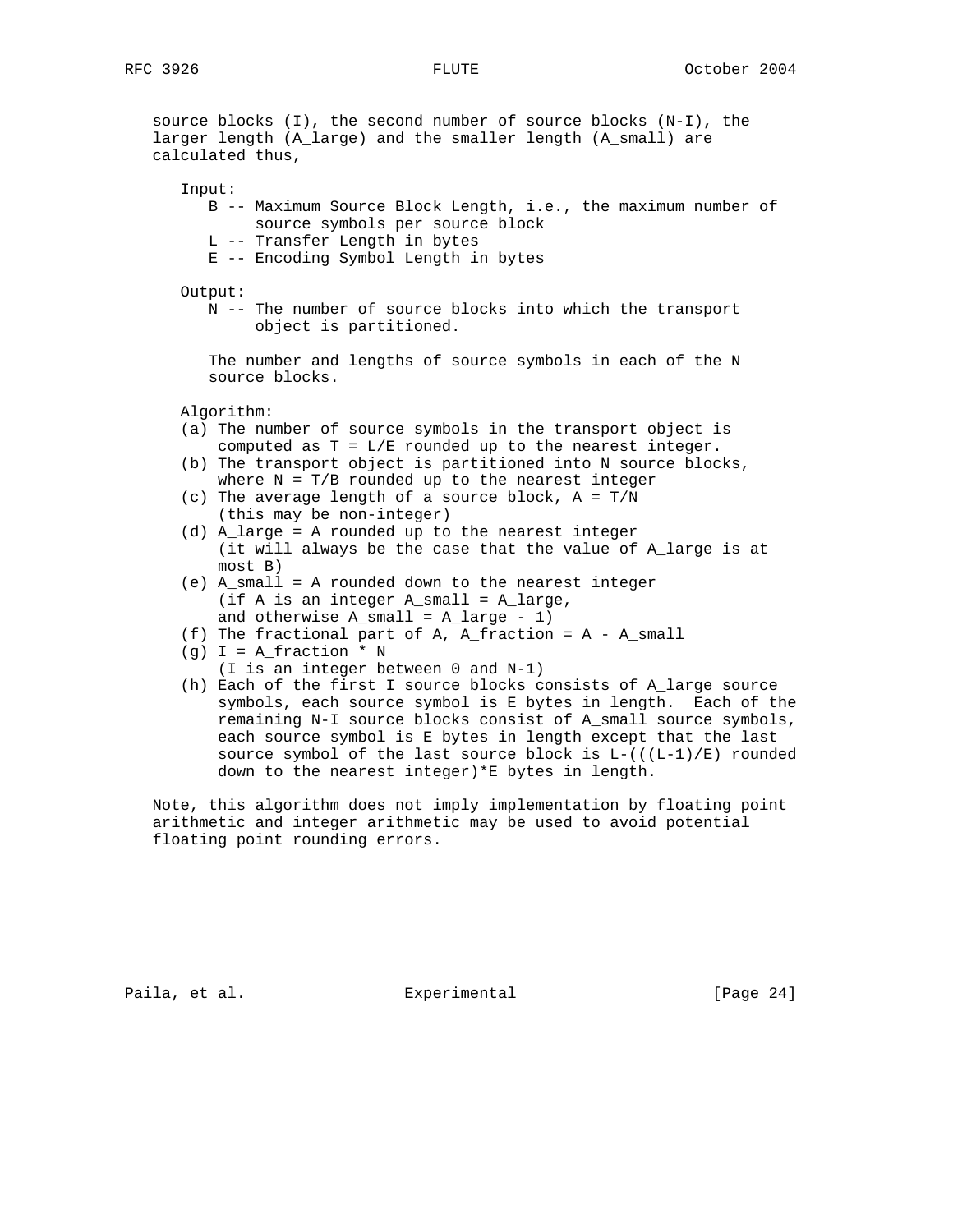5.2. Use of FDT for delivery of FEC Object Transmission Information

 The FDT delivers FEC Object Transmission Information for each file using an appropriate attribute within the "FDT-Instance" or the "File" element of the FDT structure. For future FEC Encoding IDs, if the attributes listed below do not fulfill the needs of describing the FEC Object Transmission Information then additional new attributes MAY be used.

- \* "Transfer-Length" is semantically equivalent with the field "Transfer Length" of EXT\_FTI.
- \* "FEC-OTI-FEC-Encoding-ID" is semantically equivalent with the field "FEC Encoding ID" as carried in the Codepoint field of the ALC/LCT header.
- \* "FEC-OTI-FEC-Instance-ID" is semantically equivalent with the field "FEC Instance ID" of EXT\_FTI.
- \* "FEC-OTI-Maximum-Source-Block-Length" is semantically equivalent with the field "Maximum Source Block Length" of EXT\_FTI for FEC Encoding IDs 0, 128 and 130, and semantically equivalent with the field "Maximum Source Block Length" of EXT\_FTI for FEC Encoding ID 129.
- \* "FEC-OTI-Encoding-Symbol-Length" is semantically equivalent with the field "Encoding Symbol Length" of EXT\_FTI for FEC Encoding IDs 0, 128, 129 and 130.
- \* "FEC-OTI-Max-Number-of-Encoding-Symbols" is semantically equivalent with the field "Maximum Number of Encoding Symbols" of EXT\_FTI for FEC Encoding ID 129.
- 6. Describing file delivery sessions

 To start receiving a file delivery session, the receiver needs to know transport parameters associated with the session. Interpreting these parameters and starting the reception therefore represents the entry point from which thereafter the receiver operation falls into the scope of this specification. According to [2], the transport parameters of an ALC/LCT session that the receiver needs to know are:

- \* The source IP address;
- \* The number of channels in the session;

Paila, et al. Subsection Experimental Fage 25]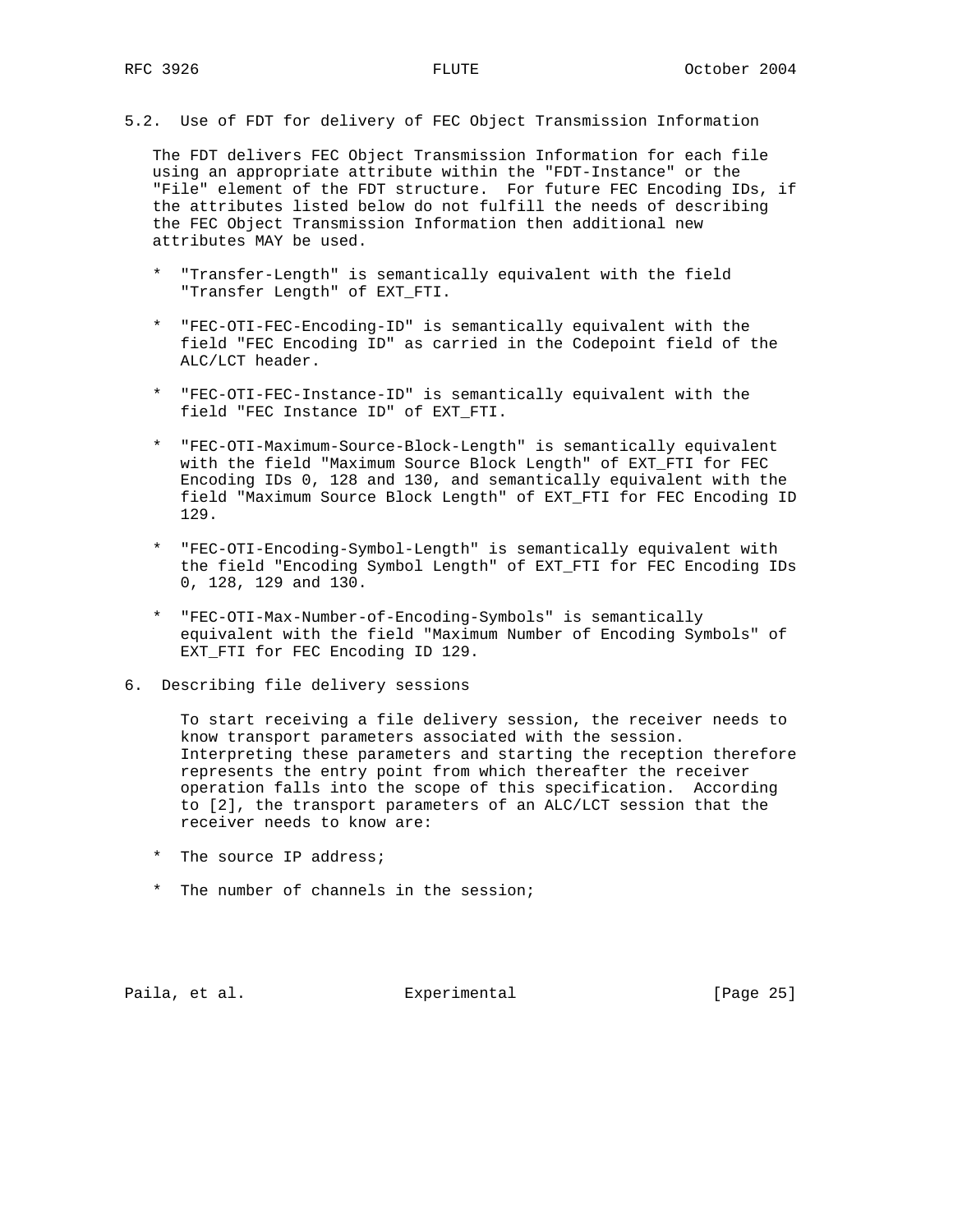- \* The destination IP address and port number for each channel in the session;
- \* The Transport Session Identifier (TSI) of the session;
- \* An indication that the session is a FLUTE session. The need to demultiplex objects upon reception is implicit in any use of FLUTE, and this fulfills the ALC requirement of an indication of whether or not a session carries packets for more than one object (all FLUTE sessions carry packets for more than one object).

 Optionally, the following parameters MAY be associated with the session (Note, the list is not exhaustive):

- \* The start time and end time of the session;
- \* FEC Encoding ID and FEC Instance ID when the default FEC Encoding ID 0 is not used for the delivery of FDT;
- \* Content Encoding format if optional content encoding of FDT Instance is used, e.g., compression;
- \* Some information that tells receiver, in the first place, that the session contains files that are of interest.

 It is envisioned that these parameters would be described according to some session description syntax (such as SDP [12] or XML based) and held in a file which would be acquired by the receiver before the FLUTE session begins by means of some transport protocol (such as Session Announcement Protocol [11], email, HTTP [6], SIP [22], manual pre-configuration, etc.) However, the way in which the receiver discovers the above-mentioned parameters is out of scope of this document, as it is for LCT and ALC. In particular, this specification does not mandate or exclude any mechanism.

7. Security Considerations

 The security considerations that apply to, and are described in, ALC [2], LCT [3] and FEC [4] also apply to FLUTE. In addition, any security considerations that apply to any congestion control building block used in conjunction with FLUTE also apply to FLUTE.

 Because of the use of FEC, FLUTE is especially vulnerable to denial of-service attacks by attackers that try to send forged packets to the session which would prevent successful reconstruction or cause inaccurate reconstruction of large portions of the FDT or file by receivers. Like ALC, FLUTE is particularly affected by such an

Paila, et al. Subsection Experimental Fage 26]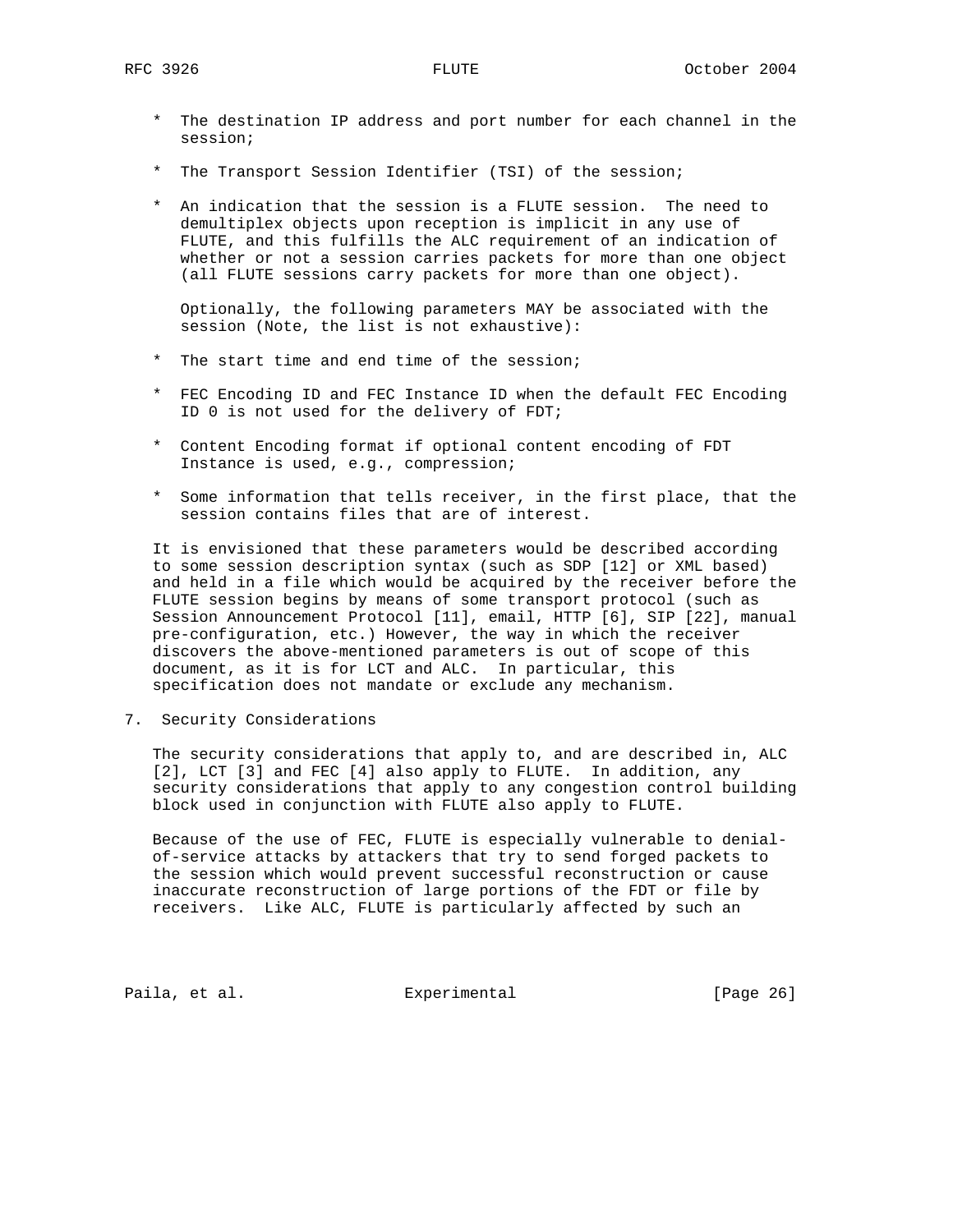attack because many receivers may receive the same forged packet. A malicious attacker may spoof file packets and cause incorrect recovery of a file.

 Even more damaging, a malicious forger may spoof FDT Instance packets, for example sending packets with erroneous FDT-Instance fields. Many attacks can follow this approach. For instance a malicious attacker may alter the Content-Location field of TOI 'n', to make it point to a system file or a user configuration file. Then, TOI 'n' can carry a Trojan Horse or some other type of virus. It is thus STRONGLY RECOMMENDED that the FLUTE delivery service at the receiver does not have write access to the system files or directories, or any other critical areas. As described for MIME [20][21], special consideration should be paid to the security implications of any MIME types that can cause the remote execution of any actions in the recipient's environment. Note, RFC 1521 [21] describes important security issues for this environment, even though its protocol is obsoleted by RFC 2048 [20].

 Another example is generating a bad Content-MD5 sum, leading receivers to reject the associated file that will be declared corrupted. The Content-Encoding can also be modified, which also prevents the receivers to correctly handle the associated file. These examples show that the FDT information is critical to the FLUTE delivery service.

 At the application level, it is RECOMMENDED that an integrity check on the entire received object be done once the object is reconstructed to ensure it is the same as the sent object, especially for objects that are FDT Instances. Moreover, in order to obtain strong cryptographic integrity protection a digital signature verifiable by the receiver SHOULD be used to provide this application level integrity check. However, if even one corrupted or forged packet is used to reconstruct the object, it is likely that the received object will be reconstructed incorrectly. This will appropriately cause the integrity check to fail and, in this case, the inaccurately reconstructed object SHOULD be discarded. Thus, the acceptance of a single forged packet can be an effective denial of service attack for distributing objects, but an object integrity check at least prevents inadvertent use of inaccurately reconstructed objects. The specification of an application level integrity check of the received object is outside the scope of this document.

 At the packet level, it is RECOMMENDED that a packet level authentication be used to ensure that each received packet is an authentic and uncorrupted packet containing FEC data for the object arriving from the specified sender. Packet level authentication has the advantage that corrupt or forged packets can be discarded

Paila, et al. Experimental [Page 27]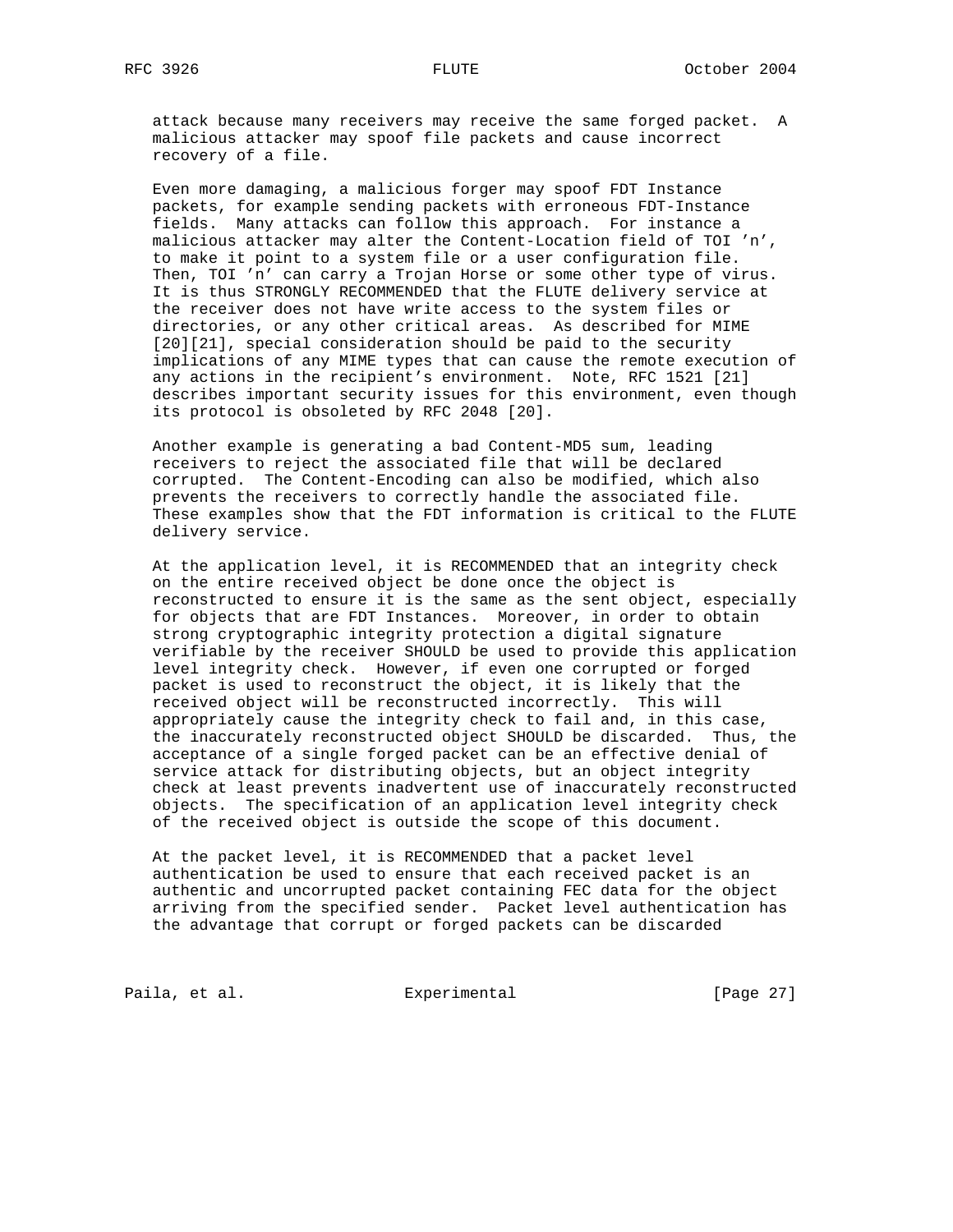individually and the received authenticated packets can be used to accurately reconstruct the object. Thus, the effect of a denial of service attack that injects forged packets is proportional only to the number of forged packets, and not to the object size. Although there is currently no IETF standard that specifies how to do multicast packet level authentication, TESLA [14] is a known multicast packet authentication scheme that would work.

 In addition to providing protection against reconstruction of inaccurate objects, packet level authentication can also provide some protection against denial of service attacks on the multiple rate congestion control. Attackers can try to inject forged packets with incorrect congestion control information into the multicast stream, thereby potentially adversely affecting network elements and receivers downstream of the attack, and much less significantly the rest of the network and other receivers. Thus, it is also RECOMMENDED that packet level authentication be used to protect against such attacks. TESLA [14] can also be used to some extent to limit the damage caused by such attacks. However, with TESLA a receiver can only determine if a packet is authentic several seconds after it is received, and thus an attack against the congestion control protocol can be effective for several seconds before the receiver can react to slow down the session reception rate.

 Reverse Path Forwarding checks SHOULD be enabled in all network routers and switches along the path from the sender to receivers to limit the possibility of a bad agent injecting forged packets into the multicast tree data path.

 A receiver with an incorrect or corrupted implementation of the multiple rate congestion control building block may affect health of the network in the path between the sender and the receiver, and may also affect the reception rates of other receivers joined to the session. It is therefore RECOMMENDED that receivers be required to identify themselves as legitimate before they receive the Session Description needed to join the session. How receivers identify themselves as legitimate is outside the scope of this document.

 Another vulnerability of FLUTE is the potential of receivers obtaining an incorrect Session Description for the session. The consequences of this could be that legitimate receivers with the wrong Session Description are unable to correctly receive the session content, or that receivers inadvertently try to receive at a much higher rate than they are capable of, thereby disrupting traffic in portions of the network. To avoid these problems, it is RECOMMENDED that measures be taken to prevent receivers from accepting incorrect Session Descriptions, e.g., by using source authentication to ensure

Paila, et al. Subsection Experimental Fage 28]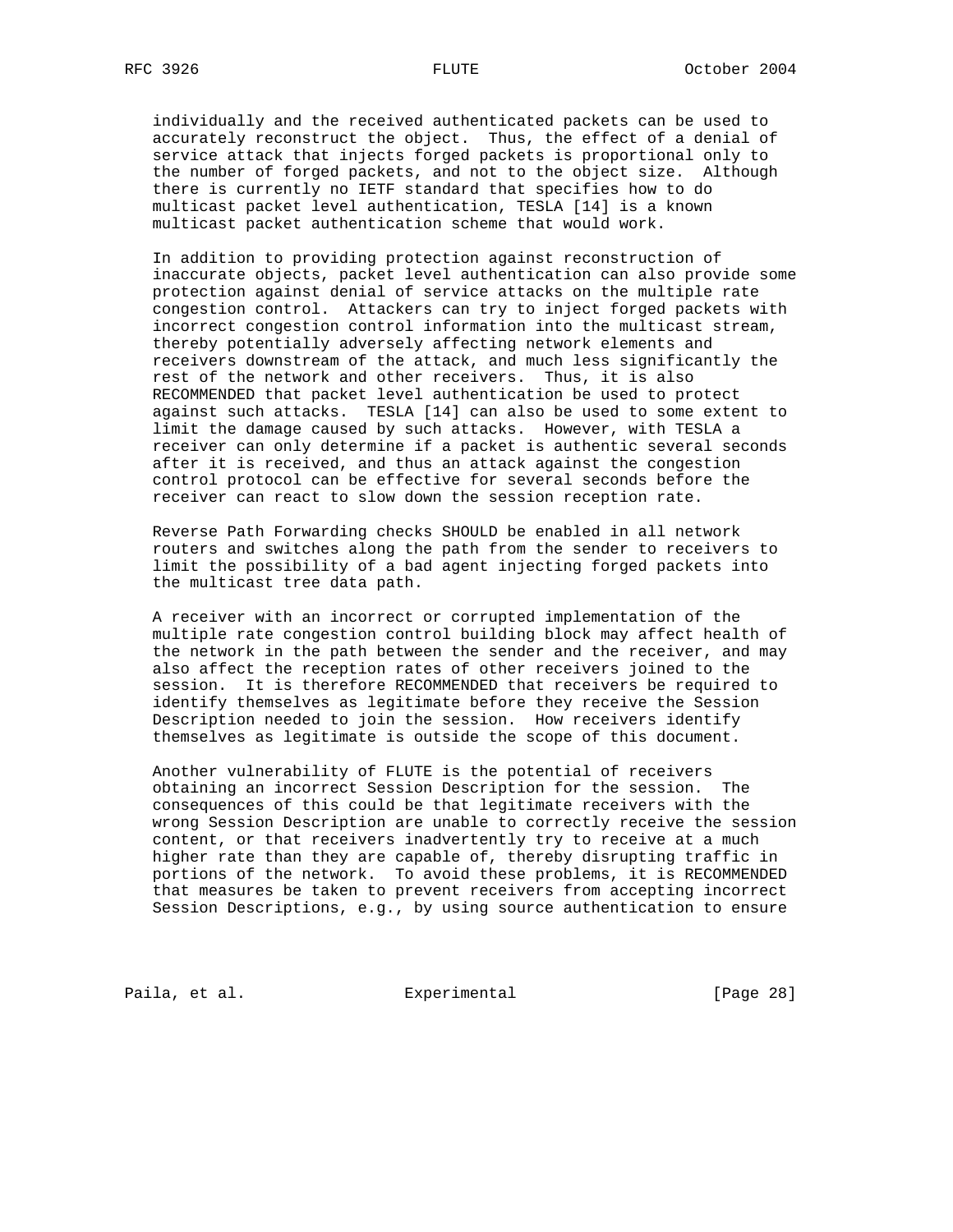that receivers only accept legitimate Session Descriptions from authorized senders. How this is done is outside the scope of this document.

8. IANA Considerations

 No information in this specification is directly subject to IANA registration. However, building blocks components used by ALC may introduce additional IANA considerations. In particular, the FEC building block used by FLUTE does require IANA registration of the FEC codec used.

9. Acknowledgements

 The following persons have contributed to this specification: Brian Adamson, Mark Handley, Esa Jalonen, Roger Kermode, Juha-Pekka Luoma, Jani Peltotalo, Sami Peltotalo, Topi Pohjolainen, and Lorenzo Vicisano. The authors would like to thank all the contributors for their valuable work in reviewing and providing feedback regarding this specification.

Normative References

- [1] Bradner, S., "Key words for use in RFCs to Indicate Requirement Levels", BCP 14, RFC 2119, March 1997.
- [2] Luby, M., Gemmell, J., Vicisano, L., Rizzo, L., and J. Crowcroft, "Asynchronous Layered Coding (ALC) Protocol Instantiation", RFC 3450, December 2002.
- [3] Luby, M., Gemmell, J., Vicisano, L., Rizzo, L., Handley, M., and J. Crowcroft, "Layered Coding Transport (LCT) Building Block", RFC 3451, December 2002.
- [4] Luby, M., Vicisano, L., Gemmell, J., Rizzo, L., Handley, M., and J. Crowcroft, "Forward Error Correction (FEC) Building Block", RFC 3452, December 2002.
- [5] Mills, D., "Network Time Protocol (Version 3) Specification, Implementation", RFC 1305, March 1992.
- [6] Fielding, R., Gettys, J., Mogul, J., Frystyk, H., Masinter, L., Leach, P., and T. Berners-Lee, "Hypertext Transfer Protocol -- HTTP/1.1", RFC 2616, June 1999.
- [7] Luby, M. and L. Vicisano, "Compact Forward Error Correction (FEC) Schemes", RFC 3695, February 2004.

Paila, et al.  $\Box$  Experimental [Page 29]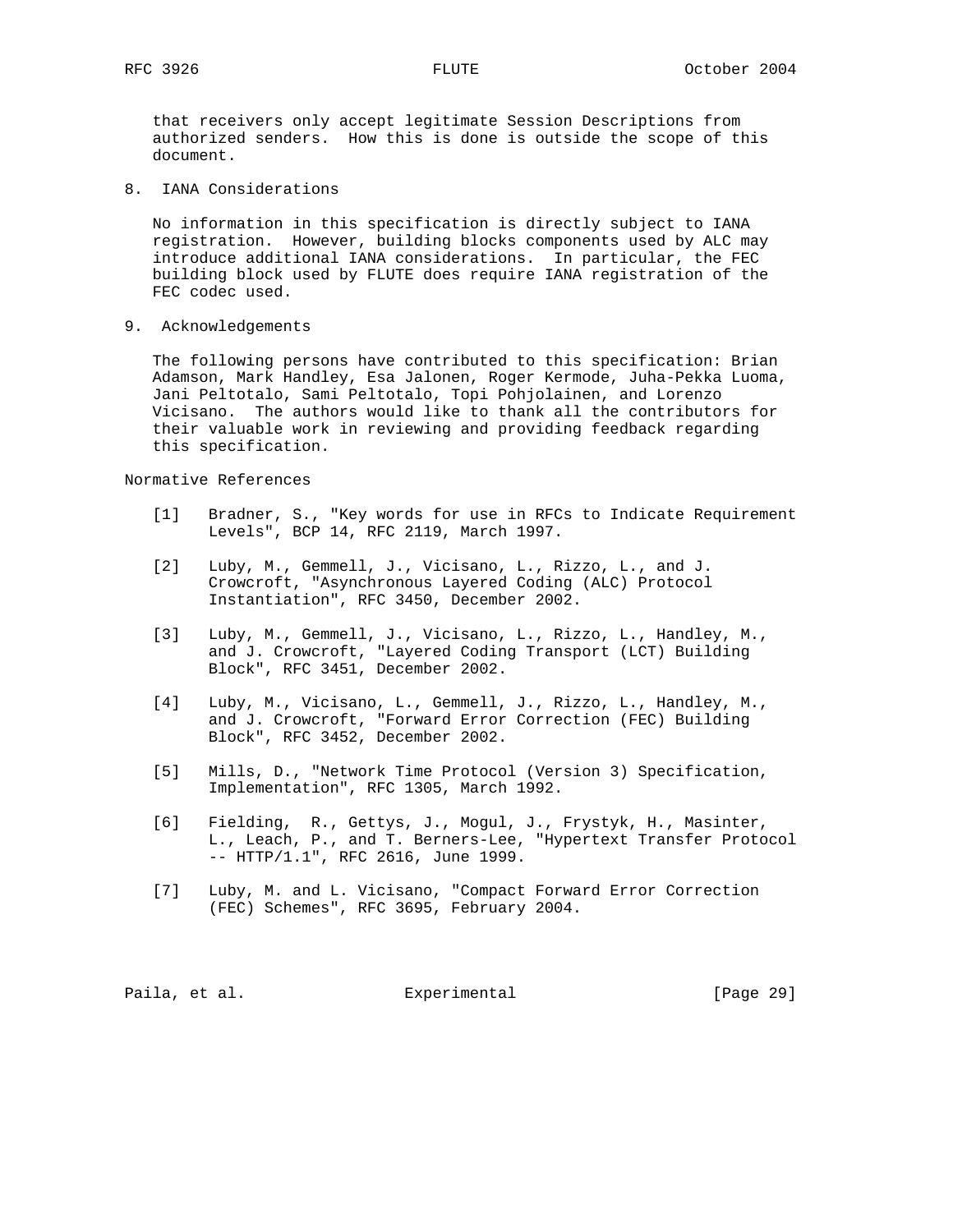- [8] Thompson, H., Beech, D., Maloney, M. and N. Mendelsohn, "XML Schema Part 1: Structures", W3C Recommendation, May 2001.
- [9] Biron, P. and A. Malhotra, "XML Schema Part 2: Datatypes", W3C Recommendation, May 2001.

Informative References

- [10] Deutsch, P. and J-L. Gailly, "ZLIB Compressed Data Format Specification version 3.3", RFC 1950, May 1996.
- [11] Handley, M., Perkins, C., and E. Whelan, "Session Announcement Protocol", RFC 2974, October 2000.
- [12] Handley, M. and V. Jacobson, "SDP: Session Description Protocol", RFC 2327, April 1998.
- [13] Deering, S., "Host extensions for IP multicasting", STD 5, RFC 1112, August 1989.
- [14] Perrig, A., Canetti, R., Song, D., and J. Tygar, "Efficient and Secure Source Authentication for Multicast, Network and Distributed System Security Symposium, NDSS 2001, pp. 35-46.", February 2001.
- [15] Holbrook, H., "A Channel Model for Multicast, Ph.D. Dissertation, Stanford University, Department of Computer Science, Stanford, California", August 2001.
- [16] Deutsch, P., "DEFLATE Compressed Data Format Specification version 1.3", RFC 1951, May 1996.
- [17] Deutsch, P., "GZIP file format specification version 4.3", RFC 1952, May 1996.
- [18] Ramsdell, B., "Secure/Multipurpose Internet Mail Extensions (S/MIME) Version 3.1 Message Specification", RFC 3851, July 2004.
- [19] Eastlake, D., Reagle, J., and D. Solo, "(Extensible Markup Language) XML-Signature Syntax and Processing", RFC 3275, March 2002.
- [20] Freed, N., Klensin, J., and J. Postel, "Multipurpose Internet Mail Extensions (MIME) Part Four: Registration Procedures", RFC 2048, November 1996.

Paila, et al. San Experimental Experimental [Page 30]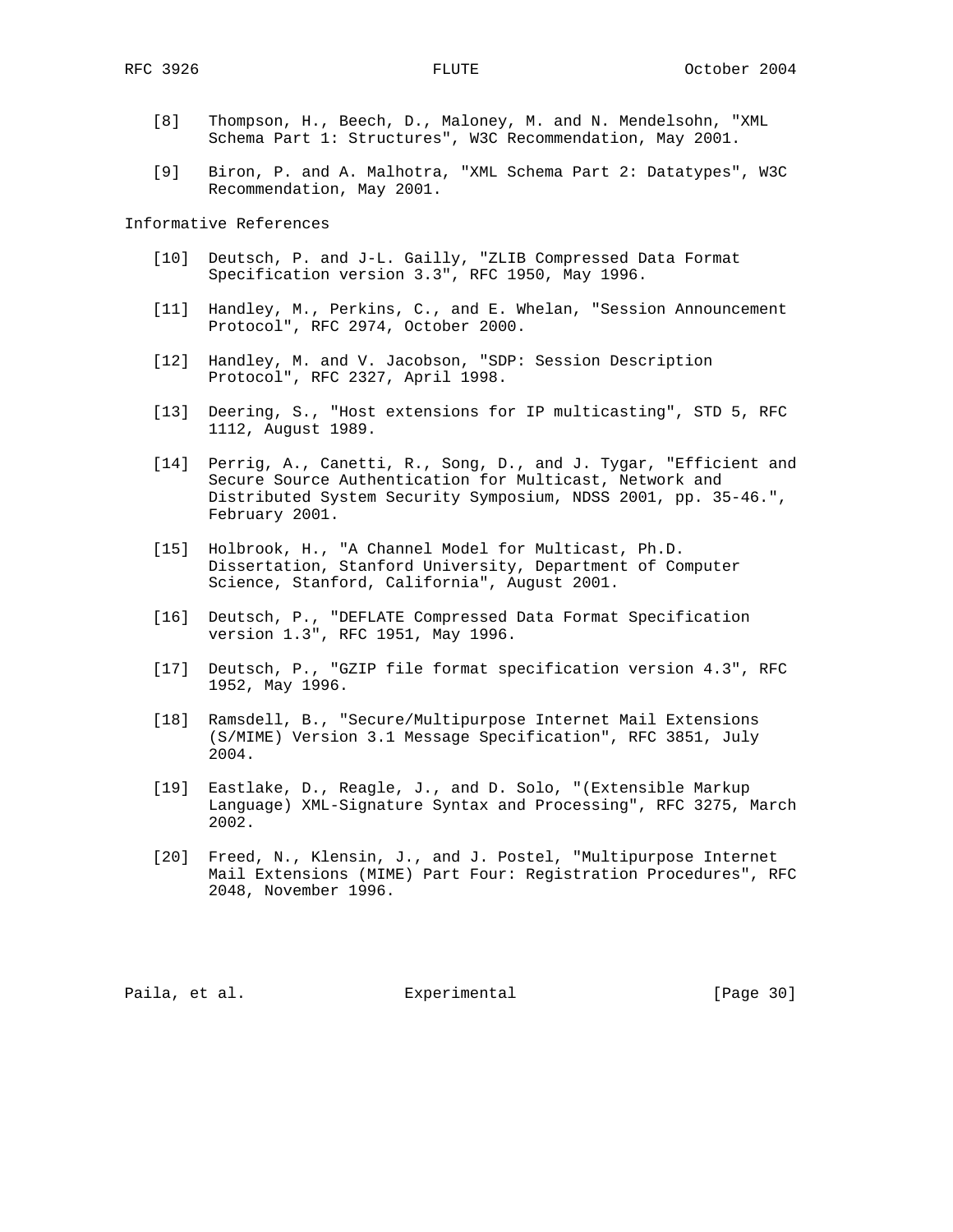- [21] Moore, K., "MIME (Multipurpose Internet Mail Extensions) Part Three: Message Header Extensions for Non-ASCII Text", RFC 1521, November 1996.
- [22] Rosenberg, J., Schulzrinne, H., Camarillo, G., Johnston, A., Peterson, J., Sparks, R., Handley, M., and E. Schooler, "SIP: session initiation protocol", RFC 3261, June 2002.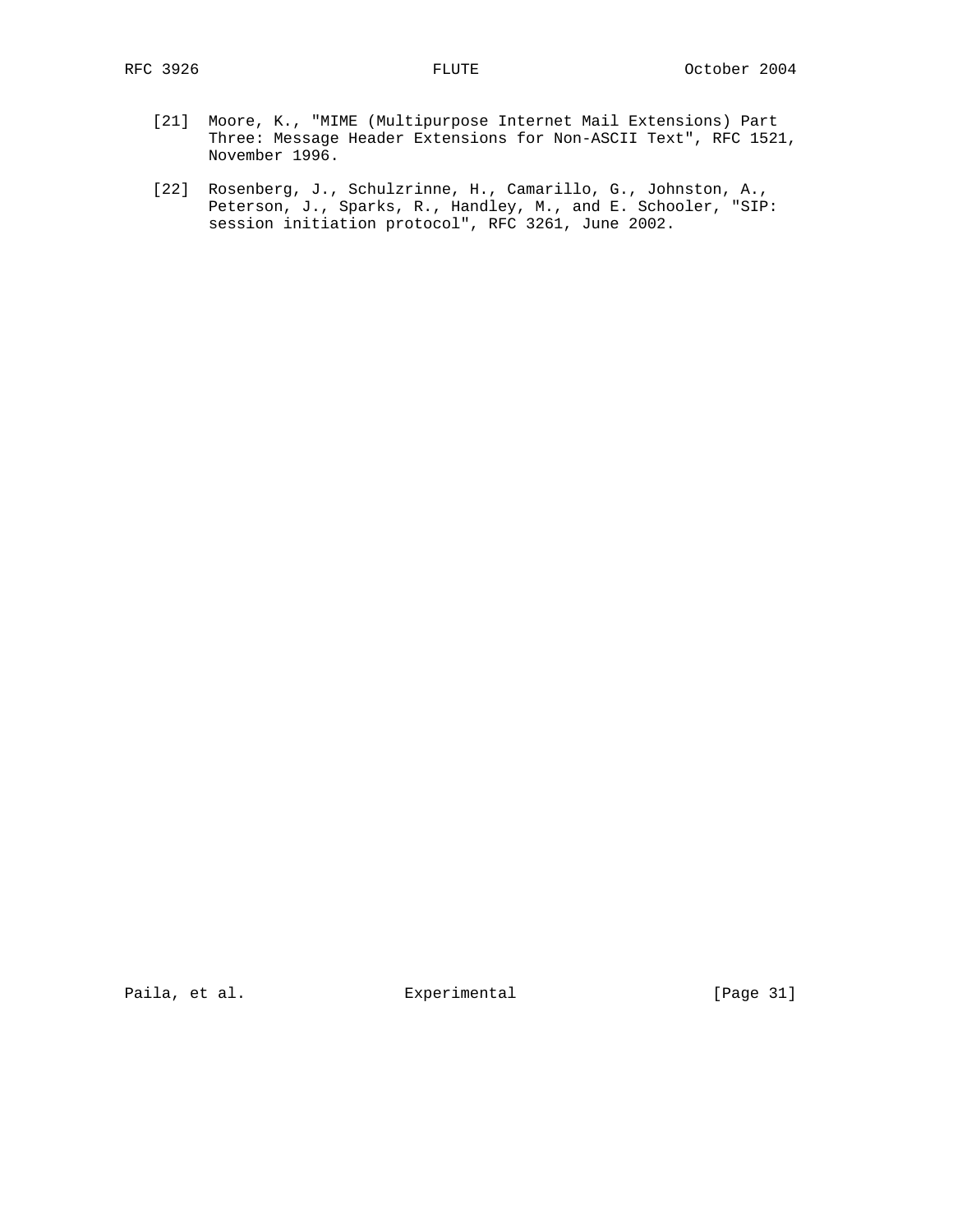Appendix A. Receiver operation (informative)

 This section gives an example how the receiver of the file delivery session may operate. Instead of a detailed state-by-state specification the following should be interpreted as a rough sequence of an envisioned file delivery receiver.

- 1. The receiver obtains the description of the file delivery session identified by the pair: (source IP address, Transport Session Identifier). The receiver also obtains the destination IP addresses and respective ports associated with the file delivery session.
- 2. The receiver joins the channels in order to receive packets associated with the file delivery session. The receiver may schedule this join operation utilizing the timing information contained in a possible description of the file delivery session.
- 3. The receiver receives ALC/LCT packets associated with the file delivery session. The receiver checks that the packets match the declared Transport Session Identifier. If not, packets are silently discarded.
- 4. While receiving, the receiver demultiplexes packets based on their TOI and stores the relevant packet information in an appropriate area for recovery of the corresponding file. Multiple files can be reconstructed concurrently.
- 5. Receiver recovers an object. An object can be recovered when an appropriate set of packets containing Encoding Symbols for the transport object have been received. An appropriate set of packets is dependent on the properties of the FEC Encoding ID and FEC Instance ID, and on other information contained in the FEC Object Transmission Information.
- 6. If the recovered object was an FDT Instance with FDT Instance ID 'N', the receiver parses the payload of the instance 'N' of FDT and updates its FDT database accordingly. The receiver identifies FDT Instances within a file delivery session by the EXT\_FDT header extension. Any object that is delivered using EXT\_FDT header extension is an FDT Instance, uniquely identified by the FDT Instance ID. Note that TOI '0' is exclusively reserved for FDT delivery.
- 7. If the object recovered is not an FDT Instance but a file, the receiver looks up its FDT database to get the properties described in the database, and assigns file with the given properties. The receiver also checks that received content length matches with the

Paila, et al. Experimental [Page 32]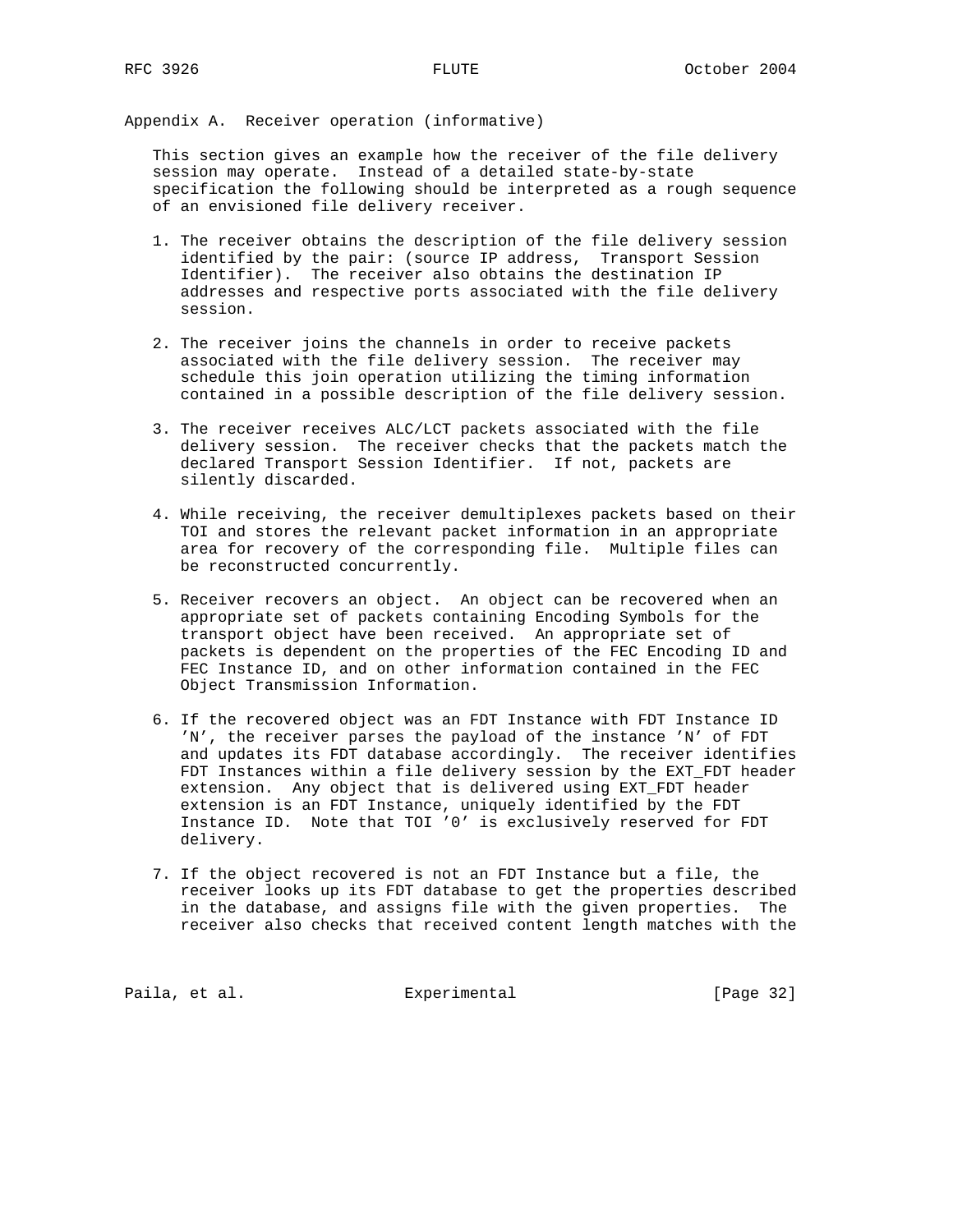description in the database. Optionally, if MD5 checksum has been used, the receiver checks that calculated MD5 matches with the description in the FDT database.

- 8. The actions the receiver takes with imperfectly received files (missing data, mismatching digestive, etc.) is outside the scope of this specification. When a file is recovered before the associated file description entry is available, a possible behavior is to wait until an FDT Instance is received that includes the missing properties.
- 9. If the file delivery session end time has not been reached go back to 3. Otherwise end.

Appendix B. Example of FDT Instance (informative)

```
<?xml version="1.0" encoding="UTF-8"?>
<FDT-Instance xmlns:xsi="http://www.w3.org/2001/XMLSchema-instance"
xmlns:fl="http://www.example.com/flute"
xsi:schemaLocation="http://www.example.com/flute-fdt.xsd"
Expires="2890842807">
         <File
            Content-Location="http://www.example.com/menu/tracklist.html"
           TOI="1" Content-Type="text/html"/>
         <File
            Content-Location="http://www.example.com/tracks/track1.mp3"
           TOI="2" Content-Length="6100"
            Content-Type="audio/mp3"
            Content-Encoding="gzip"
            Content-MD5="+VP5IrWploFkZWc11iLDdA=="
            Some-Private-Extension-Tag="abc123"/>
</FDT-Instance>
```
Paila, et al. Subsection Experimental Frage 2011 [Page 33]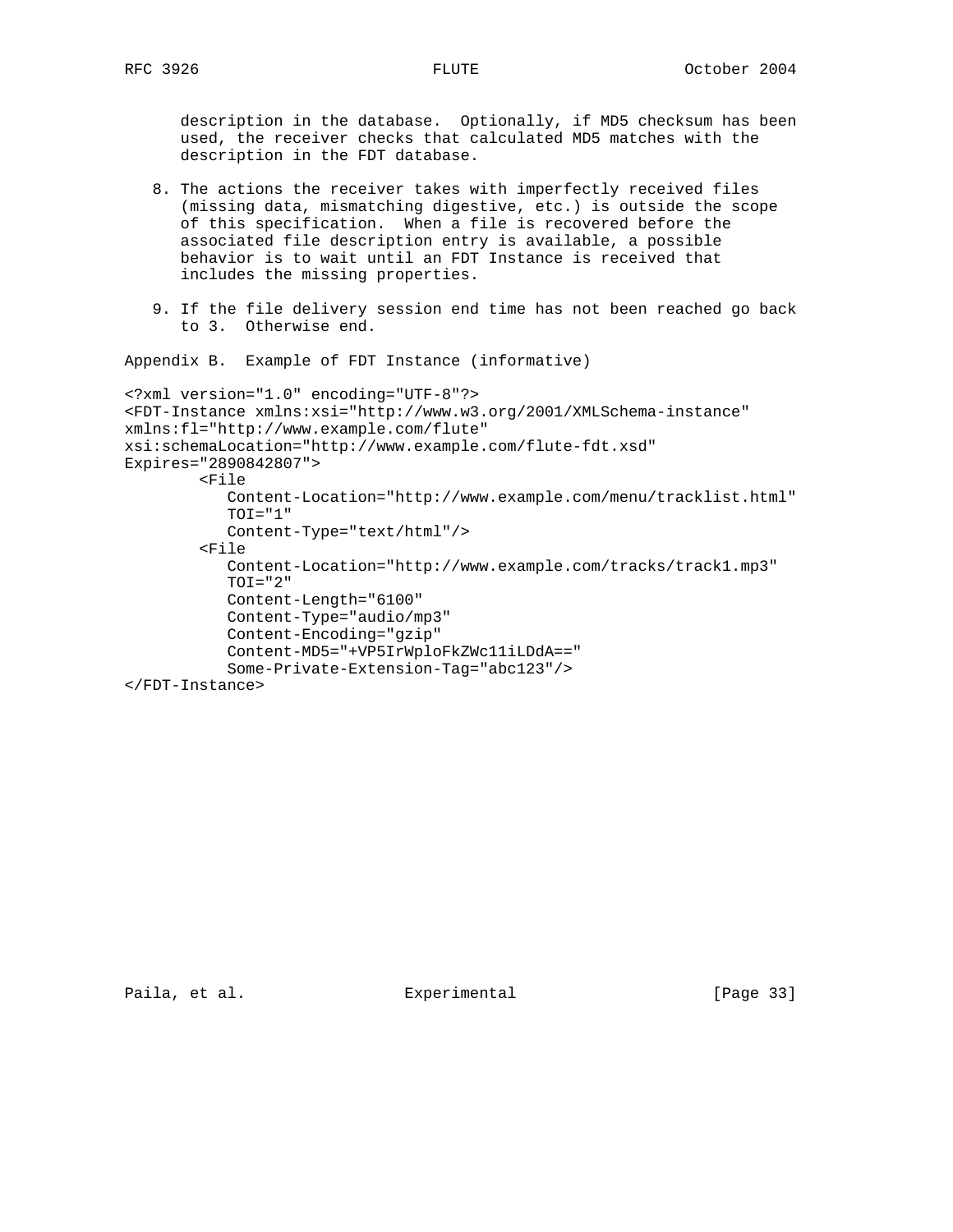Authors' Addresses Toni Paila Nokia Itamerenkatu 11-13 Helsinki FIN-00180 Finland EMail: toni.paila@nokia.com Michael Luby Digital Fountain 39141 Civic Center Dr. Suite 300 Fremont, CA 94538 USA EMail: luby@digitalfountain.com Rami Lehtonen TeliaSonera Hatanpaan valtatie 18 Tampere FIN-33100 Finland EMail: rami.lehtonen@teliasonera.com Vincent Roca INRIA Rhone-Alpes 655, av. de l'Europe Montbonnot St Ismier cedex 38334 France EMail: vincent.roca@inrialpes.fr Rod Walsh Nokia Visiokatu 1 Tampere FIN-33720 Finland EMail: rod.walsh@nokia.com Paila, et al. Subsection Experimental Fage 34]